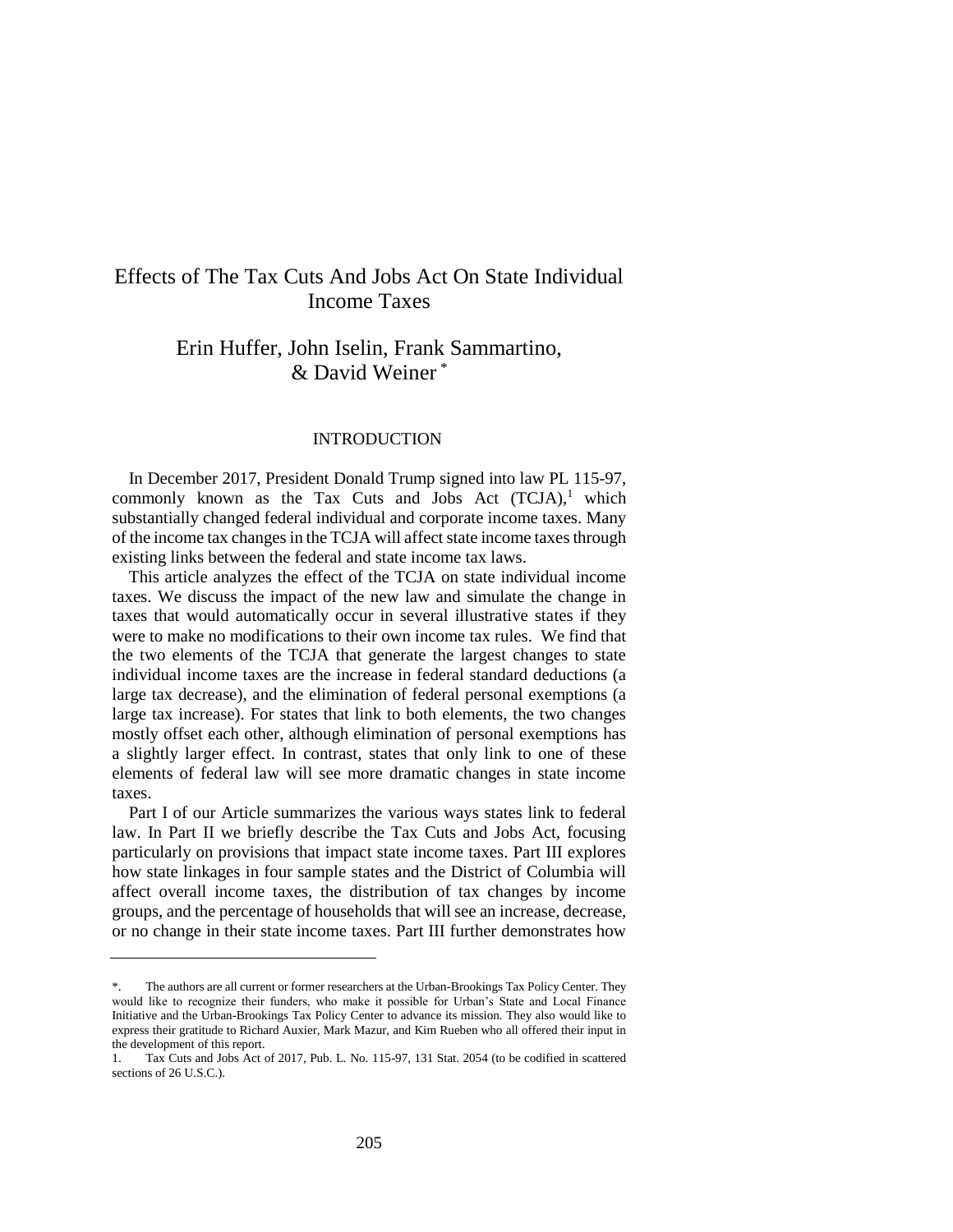changes in state income taxes will vary with income, and how the profile of changes for each state will depend upon the way the state's tax code is linked to federal provisions. Part IV describes the steps the states in our analysis have taken in the past year to address the TCJA.

#### I. HOW STATES LINK TO FEDERAL INCOME TAX LAW

As of the end of 2017, most states with an income tax linked to the federal code through their definition of income. Of the 41 states with a broad-based individual income tax, 30 states and the District of Columbia started their income tax calculations with federal adjusted gross income (AGI), and five used federal taxable income.<sup>2</sup> The former is a taxpayer's gross income after "above-the-line" adjustments such as deductions for individual retirement account (IRA) contributions and student loan interest, and the latter, prior to TCJA, was calculated as AGI minus personal exemptions and either the federal standard deduction or itemized deductions.<sup>3</sup> States that use federal AGI but not taxable income have their own rules for standard and itemized deductions and personal exemptions.<sup>4</sup> Alabama, Arkansas, Massachusetts, Mississippi, New Jersey, and Pennsylvania do not use either federal AGI or taxable income as the starting point for their income tax calculation.<sup>5</sup> But even these states often refer to Internal Revenue Service (IRS) rules and definitions to establish their income tax base.<sup>6</sup>

<sup>2.</sup> New Hampshire taxes only interest and dividends, and Tennessee taxes only bond interest and stock dividends. Alaska, Florida, Nevada, South Dakota, Texas, Washington, and Wyoming do not tax individual income of any kind. *See State Personal Income Taxes: Federal Starting Points (as of July 1, 2018)*, FED'N OF TAX ADMINS. (July 1, 2018), [https://www.taxadmin.org/assets/docs/Research/Rates/](https://www.taxadmin.org/assets/docs/Research/Rates/%20stg_pts_070118.pdf)  [stg\\_pts\\_070118.pdf.](https://www.taxadmin.org/assets/docs/Research/Rates/%20stg_pts_070118.pdf)

<sup>3.</sup> I.R.C. § 62 (2012) (defining AGI); I.R.C. § 63 (2012) (defining federal taxable income). Idaho is sometimes listed as using federal taxable income because it uses the federal standard deduction, personal exemption, and itemized deductions. However, Idaho makes some modifications to federal AGI before these calculations to establish Idaho taxable income, so it is listed as starting with federal AGI.

<sup>4.</sup> *See, e.g.,* MO. CODE REGS. ANN. TIT. 12 § 10-2.030 (2018) (defining Missouri's personal exemption amount).

<sup>5.</sup> *State Personal Income Taxes: Federal Starting Points (as of July 1, 2018)*, FED'N OF TAX ADMINS. (July 1, 2018), [https://www.taxadmin.org/assets/docs/Research/ Rates/stg\\_pts\\_070118.pdf;](https://www.taxadmin.org/assets/docs/Research/%20Rates/stg_pts_070118.pdf)  *Commonwealth of Pennsylvania: Mid-Year Revenue Update*, TAX FOUND. (Jan. 29, 2018), [https://files.taxfoundation.org/ 20180130105406/Pennsylvania.pdf;](https://files.taxfoundation.org/%2020180130105406/Pennsylvania.pdf) *Massachusetts Budget Writer Expects \$65 Million Windfall from Federal Tax Overhaul*, MASSLIVE (Feb. 6, 2018), https:// www.masslive.com/politics/index.ssf/2018/02/massachusetts\_budget\_writer\_ex.html*; Tax Code Connections: How Changes to Federal Policy Affect State Revenue*, PEW CHARITABLE TR. (Feb. 2016), [https://www.pewtrusts.org/-/media/assets/2016/01/fiscalfedtaxcodeconnectionsmethodology\\_final.pdf;](https://www.pewtrusts.org/-/media/assets/2016/%2001/fiscalfedtaxcodeconnectionsmethodology_final.pdf)  6. *See, e.g.*, MISS. CODE ANN. § 35-III-2.08 (104) (2009) (referring to the federal tax code to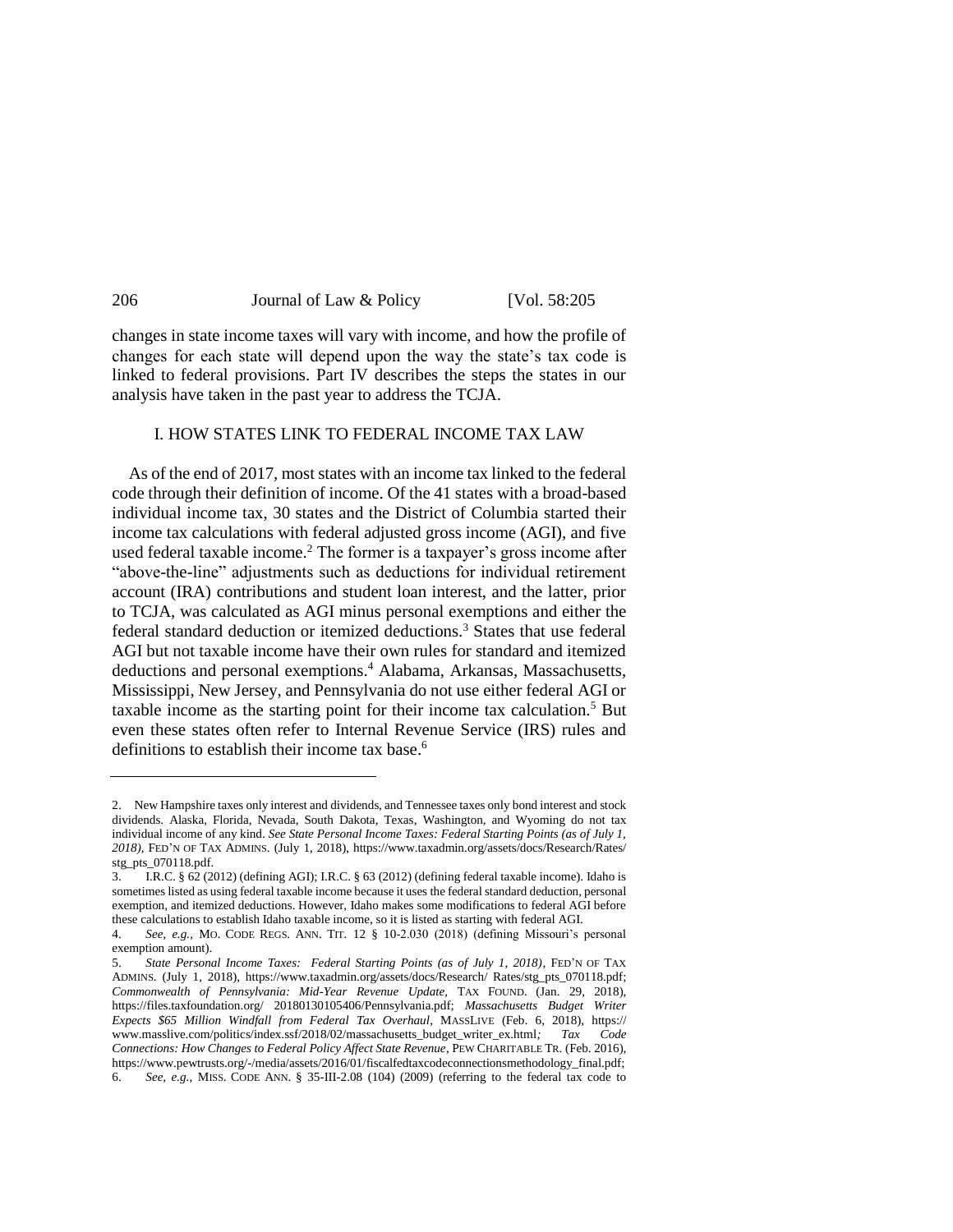TABLE 1

 $\ldots$   $\ldots$ 

# 2019] EFFECTS OF THE TAX CUTS 207

| State Individual Income Tax Starting Points Pre-TCJA               |           |              |                |  |
|--------------------------------------------------------------------|-----------|--------------|----------------|--|
| How states link to the federal tax code with definitions of income |           |              |                |  |
| Federal taxable income                                             |           |              |                |  |
| Colorado                                                           | Minnesota | North Dakota | South Carolina |  |

**Table 1**

| Colorago            | <b>MILLESOL</b> | <u>inoi lii Dakola</u>        | <b>Suuth Carolina</b> | Verrion              |
|---------------------|-----------------|-------------------------------|-----------------------|----------------------|
|                     |                 | Federal adjusted gross income |                       |                      |
| Arizona             | California      | Connecticut                   | Delaware              | District of Columbia |
| Georgia             | Hawaii          | Idaho <sup>2</sup>            | <b>Illinois</b>       | Indiana              |
| lowa                | Kansas          | Kentucky                      | Louisiana             | Maine                |
| Maryland            | Michigan        | Missouri                      | Montana               | Nebraka              |
| <b>New Mexico</b>   | New York        | North Carolina                | Ohio                  | Oklahoma             |
| Oregon <sup>2</sup> | Rhode Island    | Utah                          | Virginia              | West Virginia        |
| Wisconsin           |                 |                               |                       |                      |
|                     |                 | State definition of income    |                       |                      |
| Alabama             | Arkansas        | Massachusetts                 | Mississippi           | New Jersey           |
| Pennsylvania        |                 |                               |                       |                      |
|                     |                 |                               |                       |                      |

Source: Federation of Tax Administrators: state statutes.

Note: Alaska, Florida, Nevada, South Dakota, Texas, Washington, and Wyoming do not tax individual income. New Hampshire and Tennessee tax only interest and dividends.

This table reflects state conformity as of December 22, 2017, when the TCJA was passed.

<sup>2</sup> Idaho and Oregon both conform to the federal treatment of pass-through income.

Some states that start with federal AGI link to other parts of the federal system. As of the end of 2017, The District of Columbia, Idaho, New Mexico, and Utah all began their tax calculations with federal  $AGI$ ,<sup>7</sup> then directly linked to the federal standard deduction and personal exemptions. Taxpayers in these states could claim either the full federal standard deduction or personal exemption or a percentage of these amounts on their state return. Missouri and Nebraska both linked to the federal standard deduction but not the federal personal exemption. <sup>8</sup> Conversely, Maine linked to personal exemptions but not the standard deduction.<sup>9</sup>

Some states also link to federal credits such as the child tax credit (CTC), the child and dependent care tax credit (CDCTC), and the earned income tax credit (EITC). When the TCJA was passed, twenty-eight states and the District of Columbia had their own EITC, twenty-two states and the District

determine the income of a minor child); MISS. CODE ANN. § 35-III-2.09 (103) (2009) (referring to federal tax code to determine the income from prizes and other awards).

<sup>7.</sup> DC CODE ANN. § 47–1803.02. IDAHO CODE ANN. § 63-3011A. NEW MEX. CODE ANN. § 7-2-2 UTAH CODE ANN. § 59-10-103 (West 2018).

<sup>8.</sup> MO. REV. STAT. §§ 143.131 & 143.151 (2016). NEB. REV. STAT. § 77-2716.01 (2018).

<sup>9.</sup> ME. REV. STAT. tit. 36 §§ 5124-B & 5126 (2018).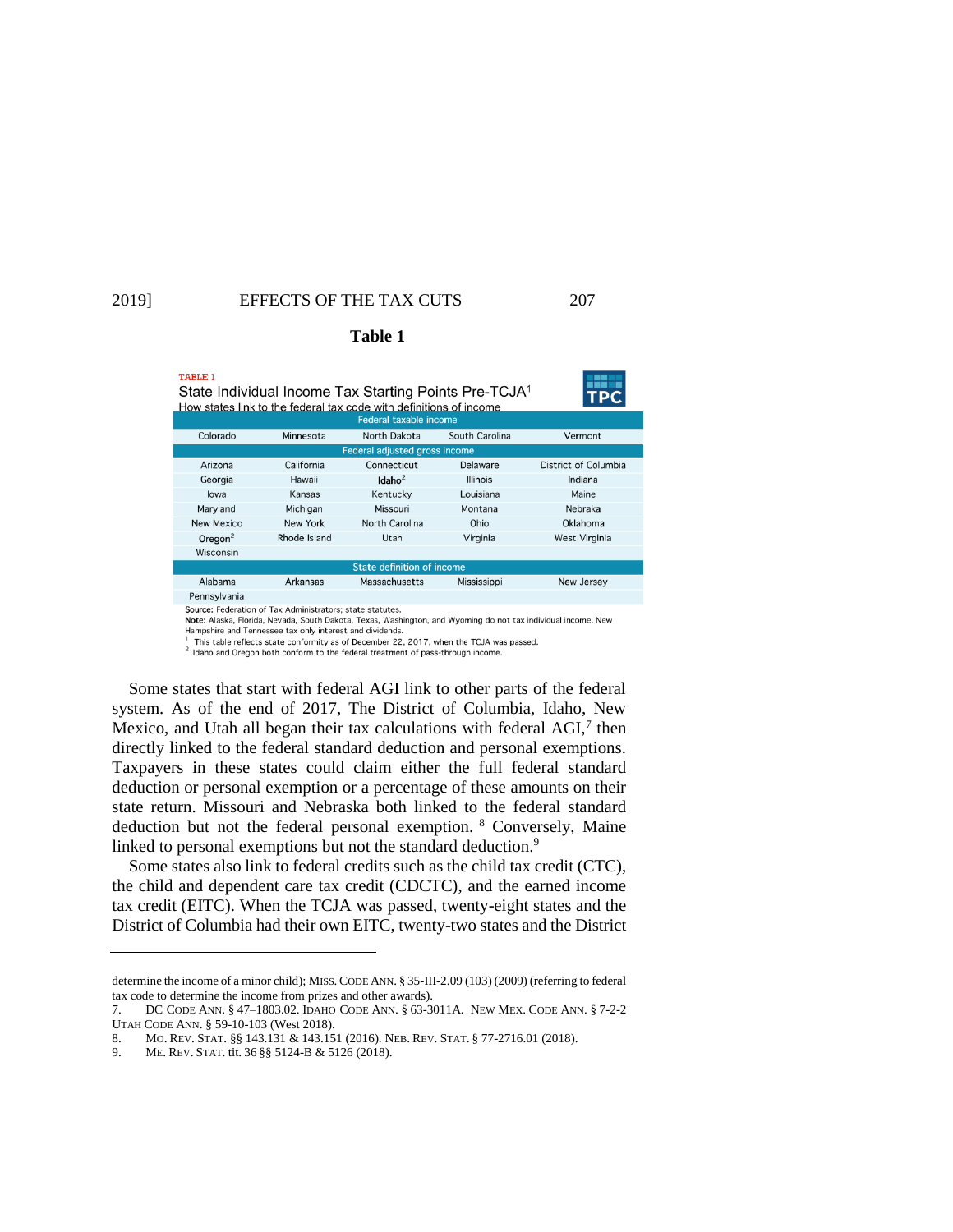| Journal of Law & Policy | [Vol. 58:205] |
|-------------------------|---------------|
|                         |               |

of Columbia had a CDCTC, and four states had a state-level CTC.<sup>10</sup> States typically set their credits equal to a percentage of the federal credit, with state EITCs ranging from 3% of the federal credit in Montana, to a nonrefundable 125% credit in South Carolina.The District of Columbia had the highest refundable credit, worth 40% of the federal EITC.<sup>11</sup> But states can also offer credits with different formulas. For example, North Carolina used the federal CTC rules to establish eligibility but then provided a flat  $$100$  credit per eligible child.<sup>12</sup>

#### II. THE TAX CUT AND JOBS ACT

The TCJA made many changes to the federal tax code, prompting some comparisons to the comprehensive Tax Reform Act of 1986.<sup>13</sup> Unlike the Tax Reform Act of 1986, <sup>14</sup> the TCJA did not significantly broaden AGI, the starting point for the individual income tax base. It repealed some deductions and exclusions, such as those for moving expenses, alimony paid, and bicycle commuting expenses, <sup>15</sup> but the revenues raised from those provisions constituted little more than a rounding error in the \$1.5 trillion bill.<sup>16</sup> Other provisions, such as the repeal of the deduction for income from domestic production activities or the limit on deductible business losses for pass-through businesses, affect relatively few individual taxpayers,

<sup>10.</sup> *State Tax Credits*, TAX CREDITS FOR WORKERS & THEIR FAMILIES[, http://www.taxcreditsforwor](http://www.taxcreditsforwor/) kersandfamilies.org/state-tax-credits/#1468434107561-be99920d-11c4 (last visited Jan. 6, 2018).

<sup>11.</sup> *Id.* 12. *Id.*

<sup>13.</sup> *See, e.g.*, Thomas Kaplan & Alan Rappeport, *Republican Tax Bill Passes Senate in 51-48 Vote*, N.Y. TIMES (Dec. 19, 2017)[, https://www.nytimes.com/2017/12/19/us/politics/tax-bill-vote-congress.ht](https://www.nytimes.com/2017/12/19/us/politics/tax-bill-vote-congress.ht) ml; *How The Republican Tax Bill Compares with Previous Reforms*, ECONOMIST (Dec. 9, 2017), <https://www.economist.com/united-states/2017/12/09/how-the-republican-tax-bill-compares-with-prev> ious-reforms.

<sup>14.</sup> Tax Reform Act of 1986, Pub. L. No. 99-514, §§ 121-144, 100 Stat. 2085, 2109-2121 (1986) (Some of the base-broadening provisions included in the TRA of 1986 were: new restrictions on taxpreferred savings plans including IRAs and 401(k) plans; limitations on the deductibility of "passive losses" for individuals; the elimination of the deduction for two-earner families; repeal of the preferential treatment of income from capital gains; and repeal of the personal interest expense deduction and state and local sales tax deduction).

<sup>15.</sup> Tax Cuts & Jobs Act, Pub. L. No. 115-97, §§ 11048-11051, 13304, 131 Stat. 2054, 2088, 2123 (2017).

<sup>16.</sup> STAFF OF JOINT COMM. ON TAX'N, 115TH CONG., ESTIMATED BUDGET EFFECTS OF THE CONF. AGREEMENT FOR H.R.1, THE "TAX CUTS AND JOBS ACT", (Dec. 18, 2017), [https://www.jct.gov/](https://www.jct.gov/%20publications.html?func=select&id=76)  [publications.html?func=select&id=76.](https://www.jct.gov/%20publications.html?func=select&id=76)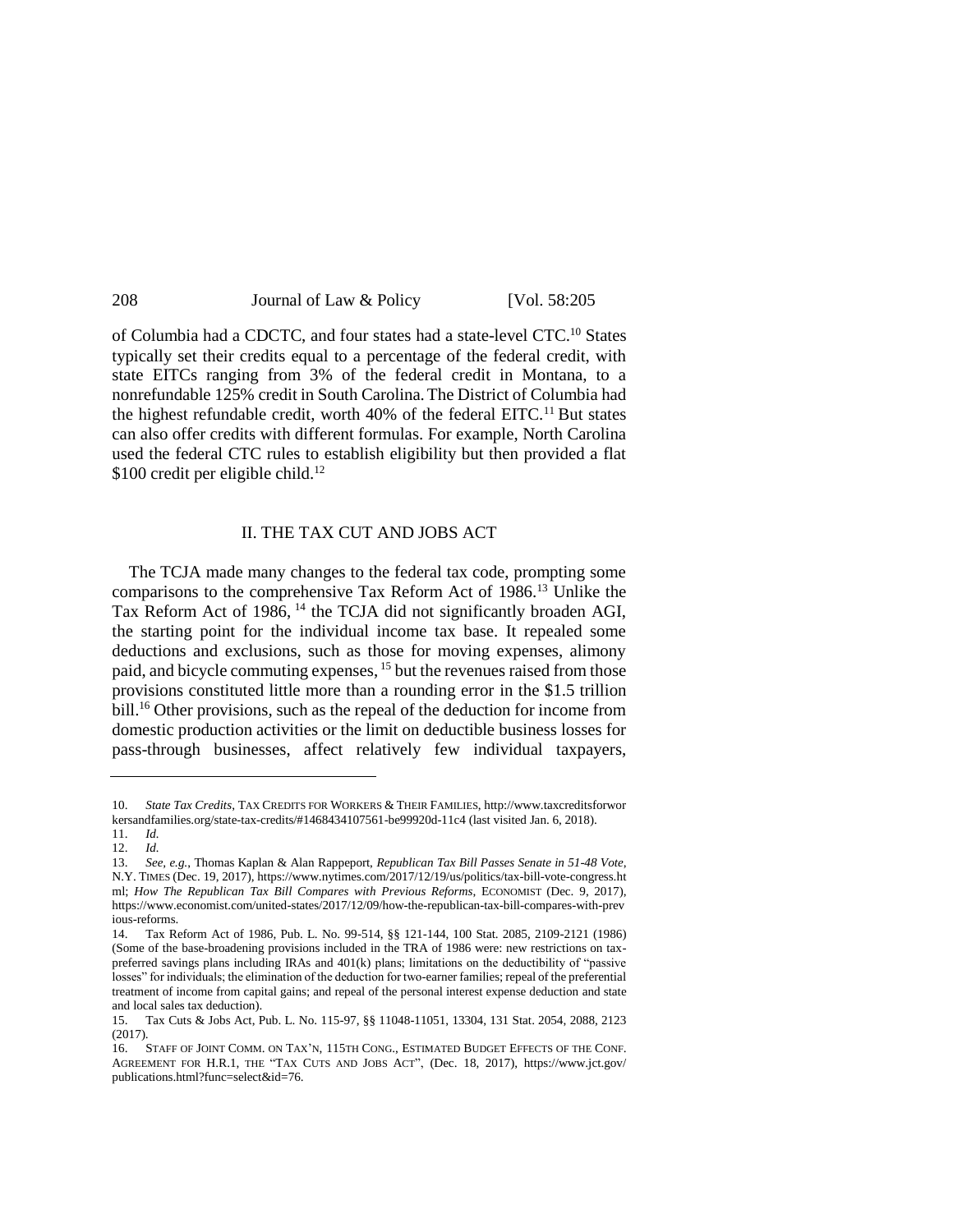although the latter change is expected to raise a significant amount of federal revenue.<sup>17</sup> Thus, most states that use federal AGI for their income tax base will see little revenue change if they conform, except for those states in which the limit on pass-through business losses is a significant factor. They will certainly not see not the windfall that followed the 1986 tax reform.<sup>18</sup>

But the TCJA does contain changes that, if unaddressed, will significantly affect state income taxes. These changes include:

Increasing the federal standard deduction from  $$6,500$  to  $$12,000$  for single filers, from \$9,550 to \$18,000 for head-of-household filers, and from \$13,000 to \$24,000 for married filers;<sup>19</sup>

 $\blacksquare$  eliminating personal exemptions by lowering their value from \$4,150 to \$0;<sup>20</sup>

 $\blacksquare$  raising the CTC from \$1,000 to \$2,000 per eligible child, increasing the maximum refundable amount from \$1,000 to \$1,400, and raising the income level at which the credit begins to phase out from \$110,000 to \$400,000 for joint filers, and from \$75,000 to \$200,000 for other taxpayers;<sup>21,22</sup>

 $\bullet$  creating a \$500 credit for non-CTC-eligible dependents;<sup>23</sup>

 providing a 20 percent deduction for qualifying pass-through business income:<sup>24</sup>

limiting the deduction for state and local taxes (SALT) to  $$10,000$ ;<sup>25</sup>

 eliminating the mortgage interest deduction for interest on new mortgage debt over \$750,000;<sup>26</sup>

 eliminating the limitation on itemized deductions known as the Pease limitation for high-income taxpayers; $27$  and

24. *Id.* § 11011.

<sup>17.</sup> *Id.*

<sup>18.</sup> ADVISORY COMM. ON INTERGOVERNMENTAL REL., THE TAX REFORM ACT OF 1986 *–* ITS EFFECT ON BOTH FED. & STATE PERS. INCOME TAX LIABS. 3 (1988) (noting nine states stood to increase revenue by at least 10% as a result of the federal change).

<sup>19.</sup> Tax Cuts & Jobs Act, Pub. L. No. 115-97, §§ 11048-11051, 13304, 131 Stat. 2054 2088, 2123 (2017).

<sup>20.</sup> *Id.* § 11041.

<sup>21.</sup> *Id.* § 11022.

<sup>22.</sup> *See What Is the Child Tax Credit?*, TAX POL'Y CTR., http:// www.taxpolicycenter.org/briefingbook/what-child-tax-credit-ctc (last visited Jan. 18, 2018).

<sup>23.</sup> Tax Cuts & Jobs Act, Pub. L. No. 115-97 § 11022 (2017).

<sup>25.</sup> *Id.* § 11042.

<sup>26.</sup> *Id.* § 11043.

<sup>27.</sup> *Id.* § 11046.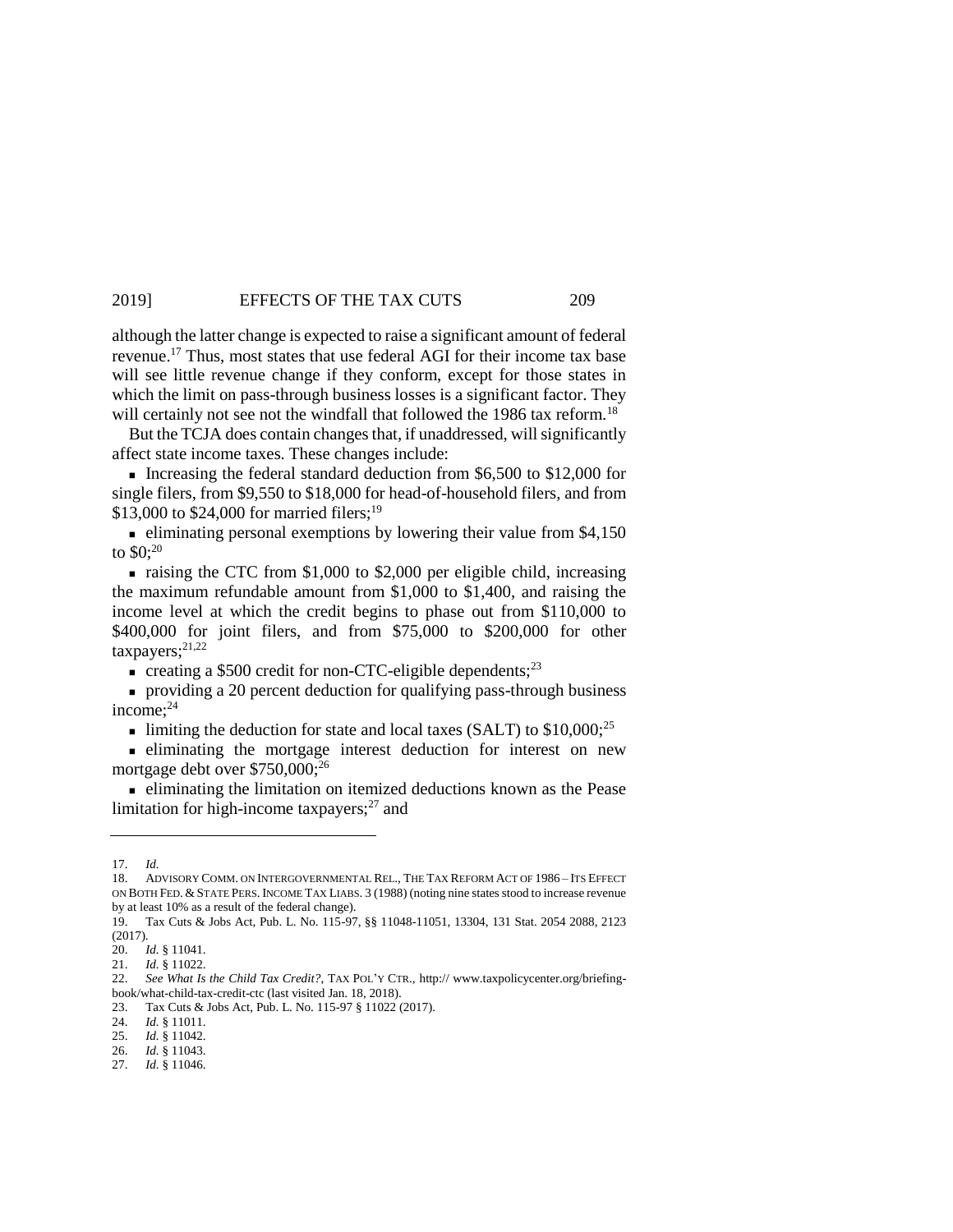| 210 | Journal of Law & Policy | [Vol. 58:205] |
|-----|-------------------------|---------------|
|-----|-------------------------|---------------|

 reducing the number of taxpayers subject to the Alternative Minimum Tax (AMT) by increasing both the exemption amount and the thresholds at which the exemption begins to phase out.<sup>28</sup>

The elimination of personal exemptions and the limits on itemized deductions will increase federal taxable income, while the increase in the standard deduction will reduce it. These changes will flow through to states that link to federal taxable income, the federal standard deduction, or personal exemptions when determining state taxable income. Those states will need to decide whether to conform to the federal changes. A further complication is that all individual income tax provisions of the TCJA are scheduled to sunset after December 31, 2025, except for the provisions designating an alternative inflation measure for indexing the tax system.<sup>29</sup> The potential impermanence of the federal changes is another factor states will need to consider.

#### III. MODELING THE TCJA

Our analysis uses the Urban-Brookings Tax Policy Center's combined federal and state microsimulation model to examine how certain elements of the TCJA may cause changes in state individual income tax liability.<sup>30</sup> We do not attempt to model the full TCJA, but rather look at most of the individual income tax provisions, many of which are frequently linked to state law.<sup>31</sup> Our analysis does not account for legislative responses to the

<span id="page-5-0"></span><sup>28.</sup> *Id.* § 12003.

<sup>29.</sup> *See, e.g., id.* at  $\S$  11001(a)(j) (sunsetting the new rate schedule).<br>30 *See* Surachai Khitatrakun et al *Incorporating State Angl* 

<sup>30.</sup> *See* Surachai Khitatrakun, et al., *Incorporating State Analysis into the Tax Pol'y Ctr.'s Microsimulation Model: Documentation and Methodology*, TAX POL'Y CTR. (Mar. 2016), [https://www.taxpolicycenter.org/sites/default/files/alfresco/publication-pdfs/2000697-Incorporating-](https://www.taxpolicycenter.org/sites/default/files/alfresco/publication-pdfs/2000697-Incorporating-State-Analysis-into-the-TPCs-Microsimulation-Model.pdf)

[State-Analysis-into-the-TPCs-Microsimulation-Model.pdf.](https://www.taxpolicycenter.org/sites/default/files/alfresco/publication-pdfs/2000697-Incorporating-State-Analysis-into-the-TPCs-Microsimulation-Model.pdf) We simulate individual income taxes using our microsimulation model, which models both federal and state income taxes. The model is designed to estimate federal and state tax liability separately based on various itemization options and then pick the optimal solution for a taxpayer to minimize their combined federal and state tax liability. This model has been used in several papers on the relationship between federal and state taxes. See Sammartino and Franncis, *[Federal-State Income Tax Progressivity](https://www.taxpolicycenter.org/publications/federal-state-income-tax-progressivity/full)* TAX POL'Y CTR (June 2016), and Sammartino and Rueben, *[Revisiting the State and Local Tax Deduction](https://www.taxpolicycenter.org/publications/revisiting-state-and-local-tax-deduction/full)* TAX POL'Y CTR (March 2016). It was also used last year to produce estimates on the distributional effects of the Tax Cuts and Jobs Act. See Sammartino et al.,*[The Effect of the TCJA Individual Income Tax Provisions Across Income Groups and Across the](https://www.taxpolicycenter.org/publications/effect-tcja-individual-income-tax-provisions-across-income-groups-and-across-states)  [States](https://www.taxpolicycenter.org/publications/effect-tcja-individual-income-tax-provisions-across-income-groups-and-across-states)*, TAX POL'Y CTR (MARCH 2018).

<sup>31</sup>*. See* Frank Sammartino, et al., *The Effect of the TCJA Individual Income Tax Provisions across Income Grps. & across the States*, TAX POL'Y CTR. (Mar. 28, 2018)[, https://www.taxpolicycenter.org/s](https://www.taxpolicycenter.org/s) ites/default/files/publication/154006/the\_effect\_of\_the\_tcja\_individual\_income\_tax\_provisions\_across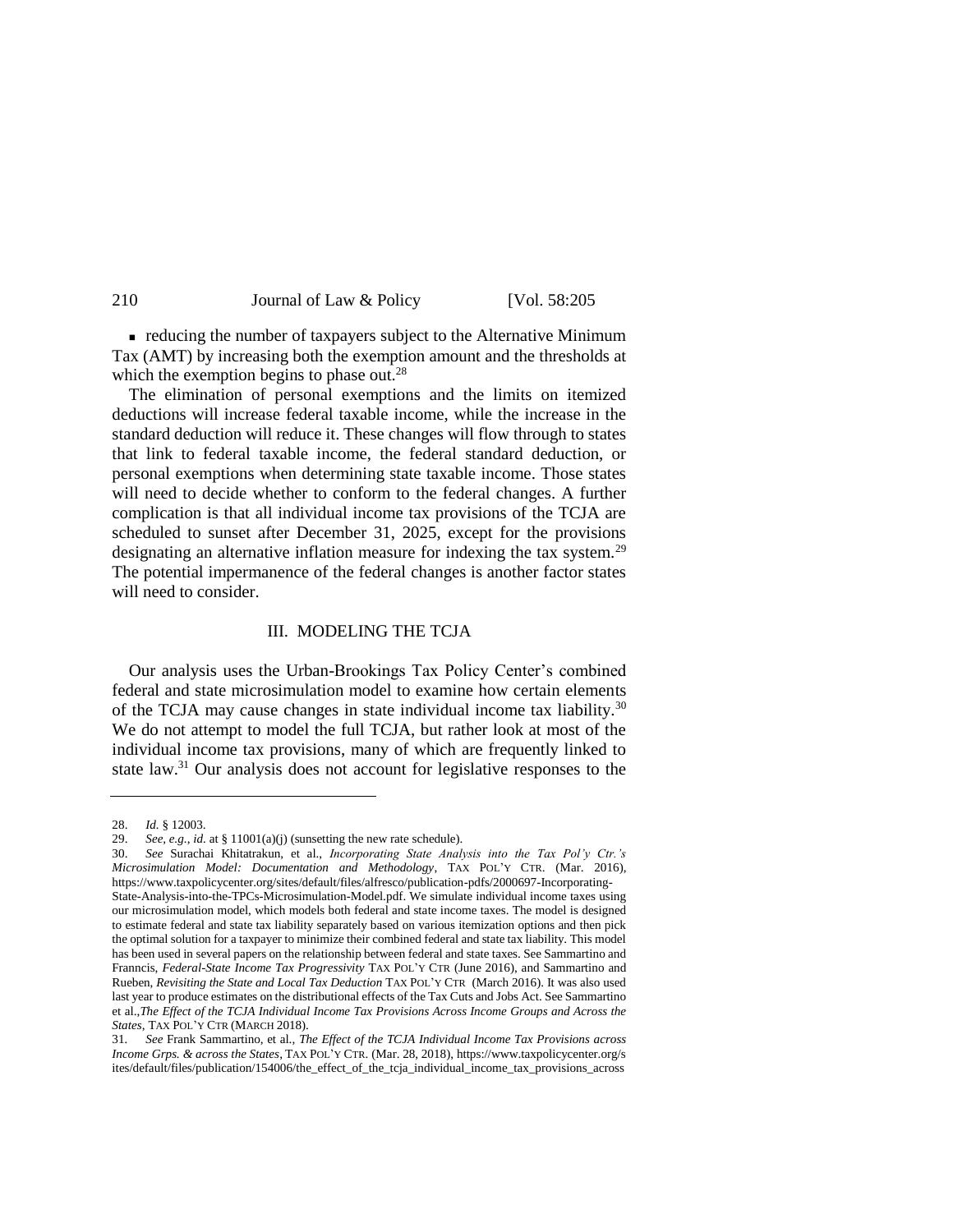TCJA that states have made, or may make in the future.<sup>32</sup> Instead, we model how the law would affect states if they kept their tax systems as they were prior to enactment of the TCJA.

Because 2015 is the most recent year for which we have a complete set of state tax laws modeled, we use 2015 law as the starting point for modeling the TCJA changes. We do, however, make several adjustments to the tax rules in select states that have changed the way their tax system conforms to federal law between 2015 and 2018. These adjustments include updating DC law, which was changed to adopt the federal standard deduction and personal exemption amounts.<sup>33</sup>

We simulate the TCJA tax changes as they would have applied in 2015 by using the chained CPI index to deflate the starting value of tax parameters associated with the new law from 2018 to 2015 dollars. We apply this adjustment to the new 2018 individual income tax brackets, the AMT exemption and phase-out amounts, the standard deduction amounts, the \$10,000 SALT deduction cap, and the credit amount and income phase-out thresholds for the CTC.

We model the major components of the TCJA listed above except for the new deduction for pass-through businesses,<sup>34</sup> focusing on the effects of the major tax changes that are linked to state income taxes: the changes to the standard deductions, personal exemptions, itemized deductions, and the CTC. We incorporate the changes to the federal rates, brackets, and to the AMT so that we more accurately measure itemization decisions that can depend on the relative benefits of itemization at the federal and state level.

We simulate the change in state income taxes for four representative states and the District of Columbia, which link to the federal rules in different ways. The states and their linkages are summarized in table 2. Again, this analysis uses state tax codes as they stood prior to the TCJA's

\_income\_groups\_and\_across\_the\_states.pdf (showing distributional estimates of the federal elements of the TCJA by state). We model all the provisions included in the bulleted list above, except for the 20 percent deduction for pass-through business income, which we discuss below.

<sup>32.</sup> *But see infra* Part IV (discussing the legislative changes states have made in 2018).

<sup>33.</sup> *See* GOV'T OF D.C. OFF. OF THE C.F.O. OF TAX & REVENUE, TAX CHANGES PURSUANT TO THE TAX REV. COMM'N IMPLEMENTATION ACT BEGINNING JAN. 1, 2017 FOR INCOME TAX RETURNS FILED IN 2018 (2016) (illustrating changes pursuant to the Tax Revision Commission Implementation Act); *see*  D.C. CODE § 47-1801.04(44) (2018).

<sup>34.</sup> Because our focus is on personal income taxes, we omitted the deduction for pass-through business income and other provisions that only affect business income.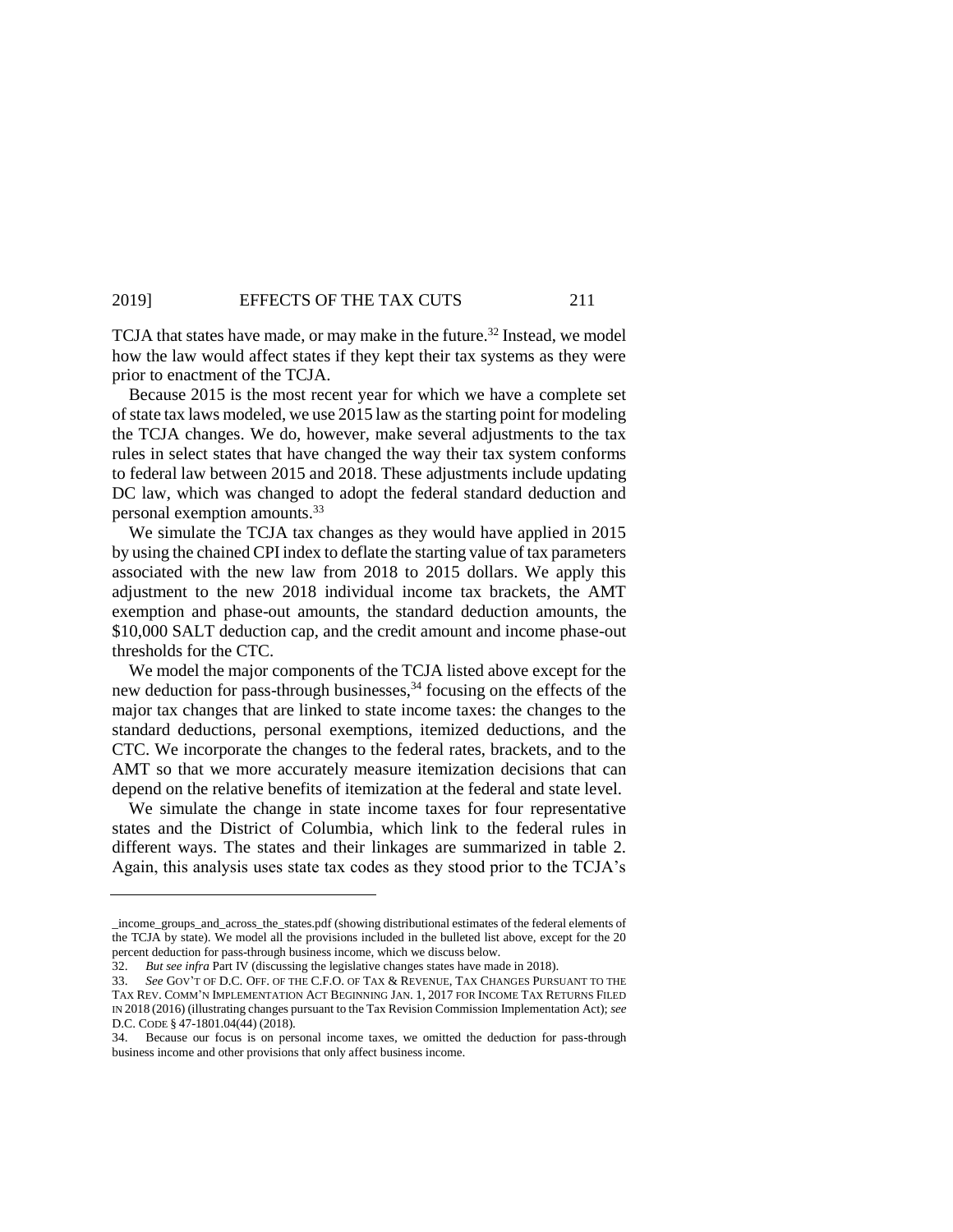| 212 | Journal of Law & Policy | [Vol. 58:205] |
|-----|-------------------------|---------------|
|-----|-------------------------|---------------|

passage; it does not reflect new state legislation that has been passed in 2018.

## **Table 2**

| TABLE 2<br>State Individual Income Tax Conformity Pre-TCJA |                                                                                                              |                                          |                                                |                                           |  |
|------------------------------------------------------------|--------------------------------------------------------------------------------------------------------------|------------------------------------------|------------------------------------------------|-------------------------------------------|--|
|                                                            | <b>Federal Tax Base</b>                                                                                      | Federal<br>Personal<br><b>Exemptions</b> | Federal<br><b>Standard</b><br><b>Deduction</b> | <b>Federal Child</b><br><b>Tax Credit</b> |  |
| Colorado                                                   | Taxable Income                                                                                               | Yes                                      | Yes                                            | No                                        |  |
| District of Columbia                                       | <b>Adjusted Gross Income</b>                                                                                 | Yes                                      | Yes                                            | No                                        |  |
| Missouri                                                   | <b>Adjusted Gross Income</b>                                                                                 | <b>No</b>                                | Yes                                            | No                                        |  |
| New York                                                   | <b>Adjusted Gross Income</b>                                                                                 | <b>No</b>                                | <b>No</b>                                      | Yes                                       |  |
| Utah                                                       | Adjusted Gross Income                                                                                        | <b>Yes</b>                               | Yes                                            | No                                        |  |
|                                                            | Note: When the TCJA was passed, Missouri set its own state personal exemption amount, but used the number of |                                          |                                                |                                           |  |

exemptions claimed on a taxpayer's federal income tax return.

Colorado begins its income tax calculation with federal taxable income (FTI). By using FTI as the starting point for state taxable income (STI), Colorado implicitly links to the federal schedule of exemptions and deductions, and requires taxpayers to make the same itemization decision on their state tax return as they did federally. Colorado then requires taxpayers to add back to their STI the state taxes they deducted via the federal SALT deduction, but state law provides a minimum deduction safeguard to protect taxpayers from paying a state-level penalty for itemizing. Colorado conforms to the federal limitation on itemized deductions, and thus will eliminate the limitation in accordance with the federal change, unless it revises its tax law.<sup>35</sup>

The District of Columbia starts with federal AGI, but taxpayers in DC use both the federal standard deduction and federal personal exemptions to calculate their DC income taxes. Taxpayers also must make the same itemization decision on both their federal and DC returns. DC calculates itemized deductions starting with the federal itemized amount less the amount of DC income or general sales taxes deducted at the federal level, but this deduction phases out with AGI differently than on the federal return. The dollar amount calculated after reducing federal itemized deductions by DC income or general sales taxes—aside from medical and dental expenses, deduction for investment interest, and casualty and theft loss deductions—

<sup>35.</sup> *See* Book 104: Colorado Individual Income Tax Filing Guide, COLO. DEP'T OF REVENUE, <https://www.colorado.gov/pacific/sites/default/files/104Book.pdf> (last visited Dec. 15 2018).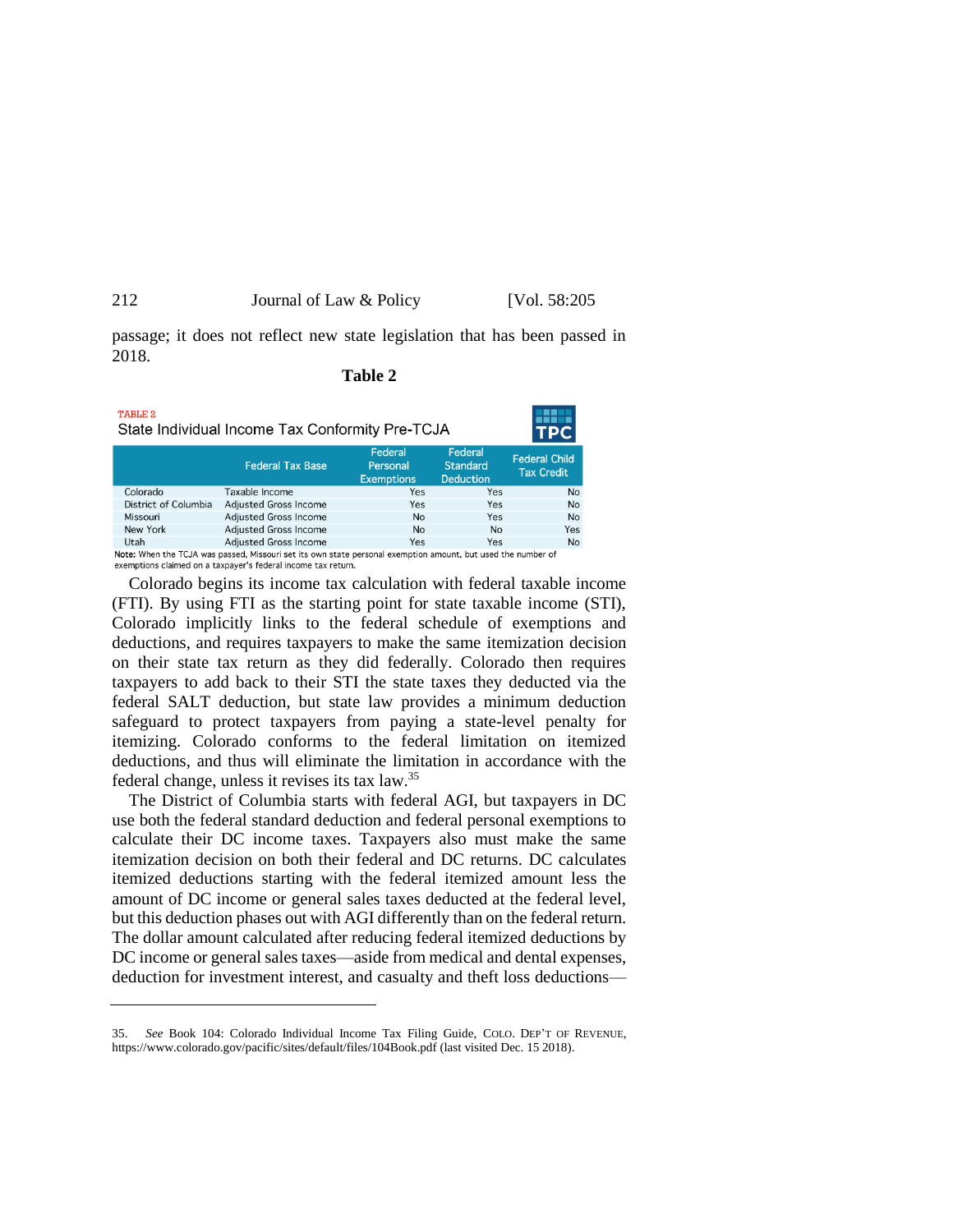is reduced by 5% of the amount by which state AGI exceeds a specified threshold.<sup>36</sup>

Missouri (under 2017 law) also starts with federal AGI and directly links to the federal standard deduction, but sets its own state personal exemptions. However, like sixteen other states, the number of exemptions that taxpayers can claim on their state tax return is equal to the number of exemptions allowed on their federal return. $37$  Our analysis assumes that post-TCJA, Missouri taxpayers would still be able to claim the same number of dependents they could claim pre-TCJA, even if the amount of the federal exemption goes to zero.<sup>38</sup> It is worth noting that the language in Missouri's tax code regarding conformity to the federal personal exemption is ambiguous, and while we interpreted the statute to mean that the TCJA would not automatically disallow the personal exemption in the state, other stakeholders—including Missouri's legislature and Department of Revenue—assumed the opposite.<sup>39</sup>

New York (under 2017 law) starts its income tax calculation with federal AGI but sets its own personal exemption and standard deduction schedules. It links to federal tax rules by requiring returns that claim the federal standard deduction to claim New York's standard deduction, and by allowing qualifying taxpayers to claim a state child tax credit (CTC) equal to 30 percent of their federal CTC. Itemizers in New York start with federal itemized deductions less state and local income and sales taxes, but New

<sup>36.</sup> *See* Form D-40: D.C. Individual Income Tax Forms & Instructions, D.C. OFF. OF TAX & REVENUE, <https://otr.cfo.dc.gov/sites/default/files/dc/sites/otr/publication/attachments/2017%20FINA> L%20D-40%20D-40EZ\_BOOK%2010.31.17.pdf (last visited Dec. 15, 2018).

<sup>37.</sup> *See* Form MO-1040: 2017 Individual Income Tax Return Long Form, MO. DEP'T OF REVENUE, https://dor.mo.gov/forms/MO-1040%20Instructions\_2017.pdf (last visited Dec. 15, 2018).

<sup>38.</sup> To elaborate, Missouri uses the federal rules to determine the number of dependents a tax unit has, then assigns their own value per member of a household. In new tax legislation passed this year, the state changed it tax code so that if the federal personal exemption amount is equal to zero, Missouri's personal exemption amount will also equal zero. However, because our analysis simulates the effect of the TCJA if the states did not pass a legislative response, we assume that Missouri would have been able to use other information to calculate the size of a household and continue to provide taxpayers with the state personal exemption amount. Additionally, Missouri takes the federal itemized deduction amount and subtracts out state and local income or sales taxes deducted at the federal level, and therefore links to itemized deduction changes at the federal level. Like several other states, Missouri only allows tax units to itemize on their state returns if they itemize on the federal returns, but does not mandate that tax units itemize at the state level if they itemized on their federal returns. MO. REV. STAT. §§ 143.131 & 143.151 (2016).

<sup>39.</sup> Missouri resolved this ambiguity by passing a tax bill in the summer of 2018 that formally disallows the state personal exemption if the federal personal exemption equals zero. 2018 Mo. Legis. Serv. (Vernon's) (West's No. 118). For a discussion of this tax bill see Part IV *infra*.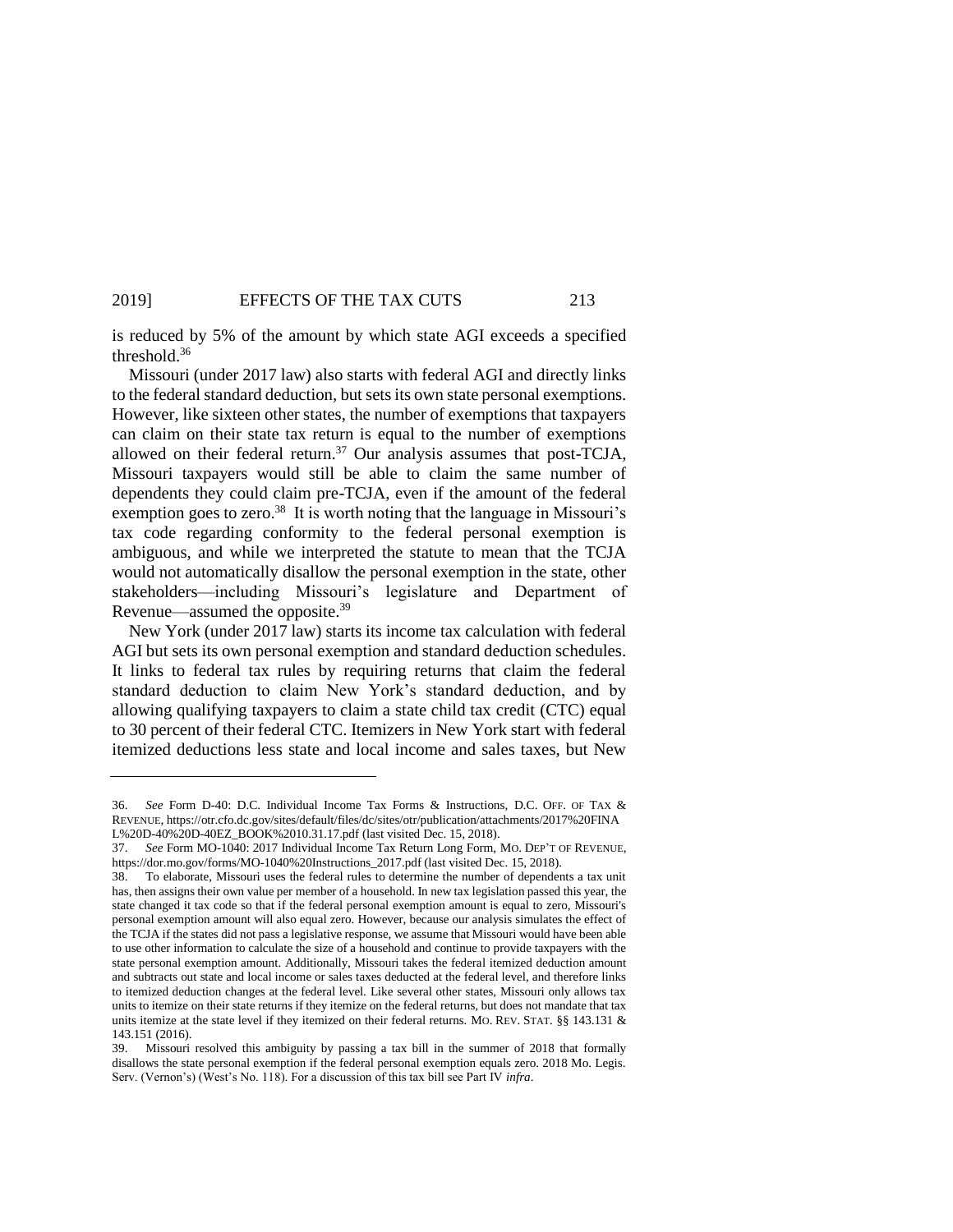| [Vol. 58:205]           |
|-------------------------|
| Journal of Law & Policy |

York has a separate schedule for limiting itemized deductions at higher incomes, and at very high levels of AGI only allows tax units to deduct a certain percentage of charitable deductions.<sup>40</sup>

Utah starts with federal AGI. Utah taxpayers calculate a credit designed to equal a percentage of the deductions and exemptions claimed at the federal level. Under 2017 law, a Utah taxpayer would add together either their itemized or standard deduction amount to their allowed state personal exemption amount, which is equal to 75% of their allowed federal personal exemption amount. If the tax unit is an itemizer, they would then subtract out the amount of state income tax deducted on their federal schedule A. The taxpayer then takes 6% of that new total, which is the credit prior to the phase-out. The credit phases out if the taxpayer's income exceeds a threshold amount (\$13,978 for single taxpayers or \$27,956 for married couples in  $2017$ ).<sup>41</sup>

#### *A. State Individual Income Taxes*

The provisions in the TCJA that generate the largest changes to state income tax revenue are the increase in the value of the standard deduction, and the elimination of the personal exemption. The two provisions largely offset one another, and states that link to both see relatively small changes in revenue. Our results show small tax increases in Colorado, the District of Columbia, and Utah, all of which link to both federal provisions, indicating that revenue increases from the elimination of personal exemptions slightly outweigh the revenue losses from the increased standard deduction. In contrast, states that link to only one of the two provisions will see large net effects. For example, our analysis of Missouri, which only links to the standard deduction, suggests a dramatic drop in state individual income taxes of 8.7%. New York, which does not link to the federal standard deduction or personal exemptions, but which does piggyback on the federal child tax credit (CTC), would see a modest decrease in state income taxes because of the increased CTC.

<sup>40.</sup> New York starts to limit itemized deductions for households with over \$100,000 in AGI. They limit charitable deductions for households with over \$10 million in AGI. *See* Instructions for Form IT-201 Full-Year Resident Income Tax Return, N.Y. DEP'T OF TAX'N & FIN., <https://www.tax.ny.gov/pdf> /current\_forms/it/it201.pdf (last visited Dec. 15, 2018).

<sup>41.</sup> *See* Individual Income Tax: TC-40 Forms & Instructions, UTAH STATE TAX COMM'N, https://tax.utah.gov/forms/current/tc-40inst.pdf (last visited Dec. 15, 2018).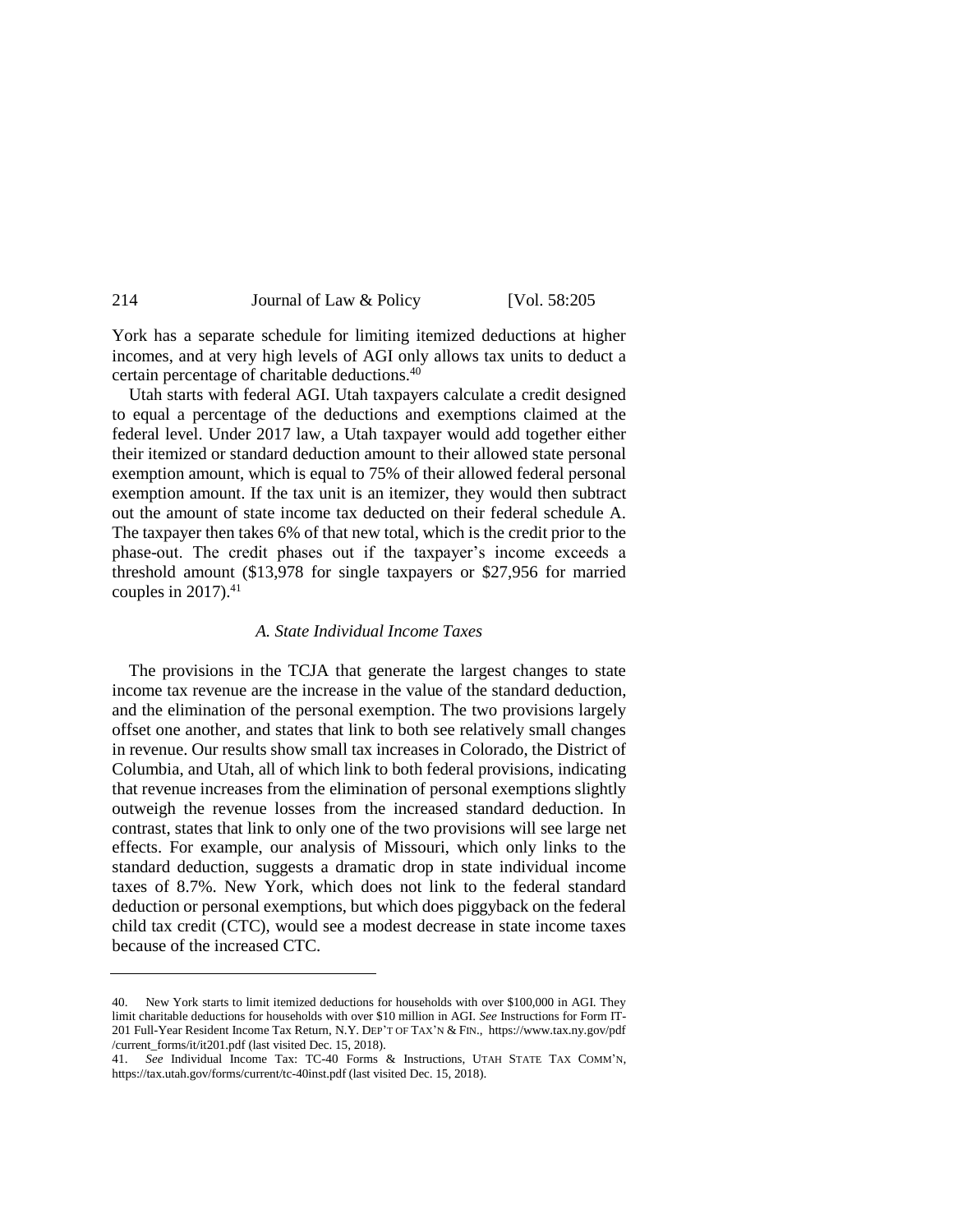| <b>TABLE 3</b><br>Change in State Individual Income Taxes<br>Cumulative percent change |                              |          |                                                           |          |                                                                                         |          |                                                           | TPC                                                               |
|----------------------------------------------------------------------------------------|------------------------------|----------|-----------------------------------------------------------|----------|-----------------------------------------------------------------------------------------|----------|-----------------------------------------------------------|-------------------------------------------------------------------|
|                                                                                        | Step 1:<br><b>Exemptions</b> | Personal | Step 2:<br><b>Exemptions</b><br><b>Standard Deduction</b> | Personal | Step 3:<br><b>Exemptions</b><br><b>Standard Deduction</b><br><b>Itemized Deductions</b> | Personal | Step 4:<br><b>Exemptions</b><br><b>Standard Deduction</b> | Personal<br><b>Itemized Deductions</b><br><b>Child Tax Credit</b> |
| Colorado                                                                               |                              | 12.4%    |                                                           | 2.9%     |                                                                                         | 3.1%     |                                                           | 3.1                                                               |
| District of Columbia                                                                   |                              | 6.4%     |                                                           | 1.6%     |                                                                                         | 0.9%     |                                                           | 0.9                                                               |
| Missouri                                                                               |                              | $-0.6%$  |                                                           | $-9.1%$  |                                                                                         | $-9.1%$  |                                                           | $-8.7$                                                            |
| New York                                                                               |                              | $-0.1%$  |                                                           | 0.0%     |                                                                                         | 0.9%     |                                                           | $-1.9$                                                            |
| Utah<br>_____                                                                          | .                            | 13.1%    |                                                           | 3.8%     |                                                                                         | 4.2%     |                                                           | 4.2                                                               |

**Table 3**

Note: The table shows the cumulative percentage change in taxes from the TCJA.

If Colorado allows the federal changes we modeled to pass through to its state tax system, we estimate that state income tax liability would increase by 3.1%. Again, because Colorado starts its income tax calculation with FTI, it automatically adopts any changes to the standard deduction and personal exemptions made at the federal level. Reducing the personal exemption amount to zero would increase income taxes by 12.4%. The increase in the standard deduction would cut into that revenue increase, though not enough to fully offset it, leaving a net tax increase of 2.9% after both changes. The change in federal itemized deductions would further increase the state's income taxes by a modest amount. Though it is beyond the scope of this analysis, it is worth noting that Colorado's link to FTI also means that the TCJA's 20% deduction for most "pass-through" income would lead to a decrease in Colorado's income tax base.

Income taxes in the District of Columbia would increase by 0.9% if it accepts the new federal standard deduction, eliminates personal exemptions, and conforms with new federal itemization rules. Eliminating personal exemptions would increase taxes by about 6.4% while raising the standard deduction would decrease them by about 4.8%, leaving a net increase of 1.6% after both changes. A small tax loss from the changes to itemized deductions (explained later) would drop the net change to 0.9%.

Utah, on the other hand, would see a much larger net tax increase of 4.2% because eliminating personal exemptions would have an outsized impact in that state. The increase in taxes from eliminating personal exemptions— 13.1% compared to DC's 6.4% —can be attributed in part to Utah's largerthan-average family size. In 2015, the average Utah tax unit claimed more dependents (0.89, the highest in the country) on state returns than both the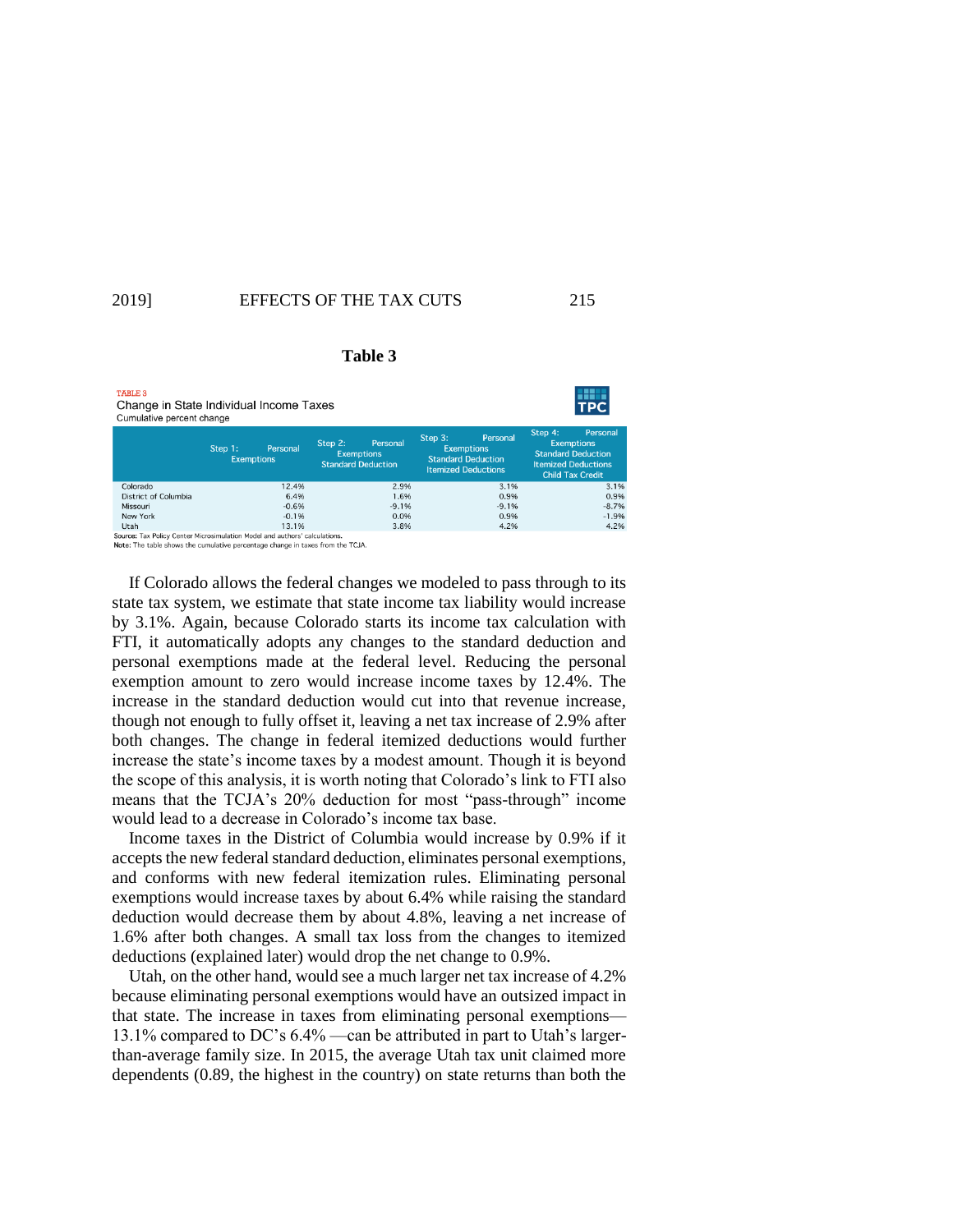| 216 | Journal of Law & Policy | [Vol. 58:205] |
|-----|-------------------------|---------------|
|-----|-------------------------|---------------|

<span id="page-11-0"></span>average DC tax unit (0.42, the lowest in the country) and the average US tax unit  $(0.64)$ .<sup>42</sup> Thus, eliminating personal exemptions would cause a large tax increase, on average, for Utah families. As in DC, the increase in the standard deduction would offset much of the tax increase from eliminating personal exemptions for the state of Utah as a whole, but not quite to the same degree as in DC. In Utah, increasing the standard deduction would decrease taxes by 9.3% points, leaving a net increase of 3.8% after both changes.

The decrease in income tax liability from increasing the standard deduction would be larger in Utah than in DC because a greater percentage of taxpayers would continue to itemize deductions in DC than in Utah even with the higher standard deduction. The percentage of taxpayers who would itemize deductions in the absence of the TCJA is about the same in the two jurisdictions (32% in DC and 30% in Utah), but the average amount that an itemizer deducted was  $$34,739$  in DC and  $$26,152$  in Utah.<sup>43</sup> The increase in the standard deduction would drop the percentage of itemizers to 22% in DC but to 14% in Utah. Therefore, a higher percentage of DC taxpayers will continue to itemize, and a higher percentage of taxpayers in Utah will reduce their taxes by switching to the standard deduction.

Changes in itemization decisions also help explain why some taxpayers in the District of Columbia would see a tax decrease because of the new federal limit on the SALT deduction. Prior to the TCJA, many DC taxpayers chose to itemize deductions on their federal returns because their federal itemized deductions were greater than the standard deduction. Taxpayers who itemize on their federal return are required to itemize on their DC return. However, for some federal itemizers, DC itemized deductions were less than the DC standard deduction in part because DC, like most states, does not allow taxpayers to claim a deduction for state income and sales taxes. Those taxpayers still chose to itemize to minimize their combined federal and DC tax liability. The new \$10,000 cap on the federal SALT deduction under the TCJA will cause some of those taxpayers to switch to the standard deduction on their federal return, and so they will be able to claim the standard deduction in DC as well. Therefore, their DC taxable

<sup>42.</sup> INTERNAL REVENUE SERV., SOI TAX STATS — HISTORIC TABLE 2 (2015), *available at*  https://www.irs.gov/statistics/soi-tax-stats-historic-table-2 (calculations done by author). 43. *Id.*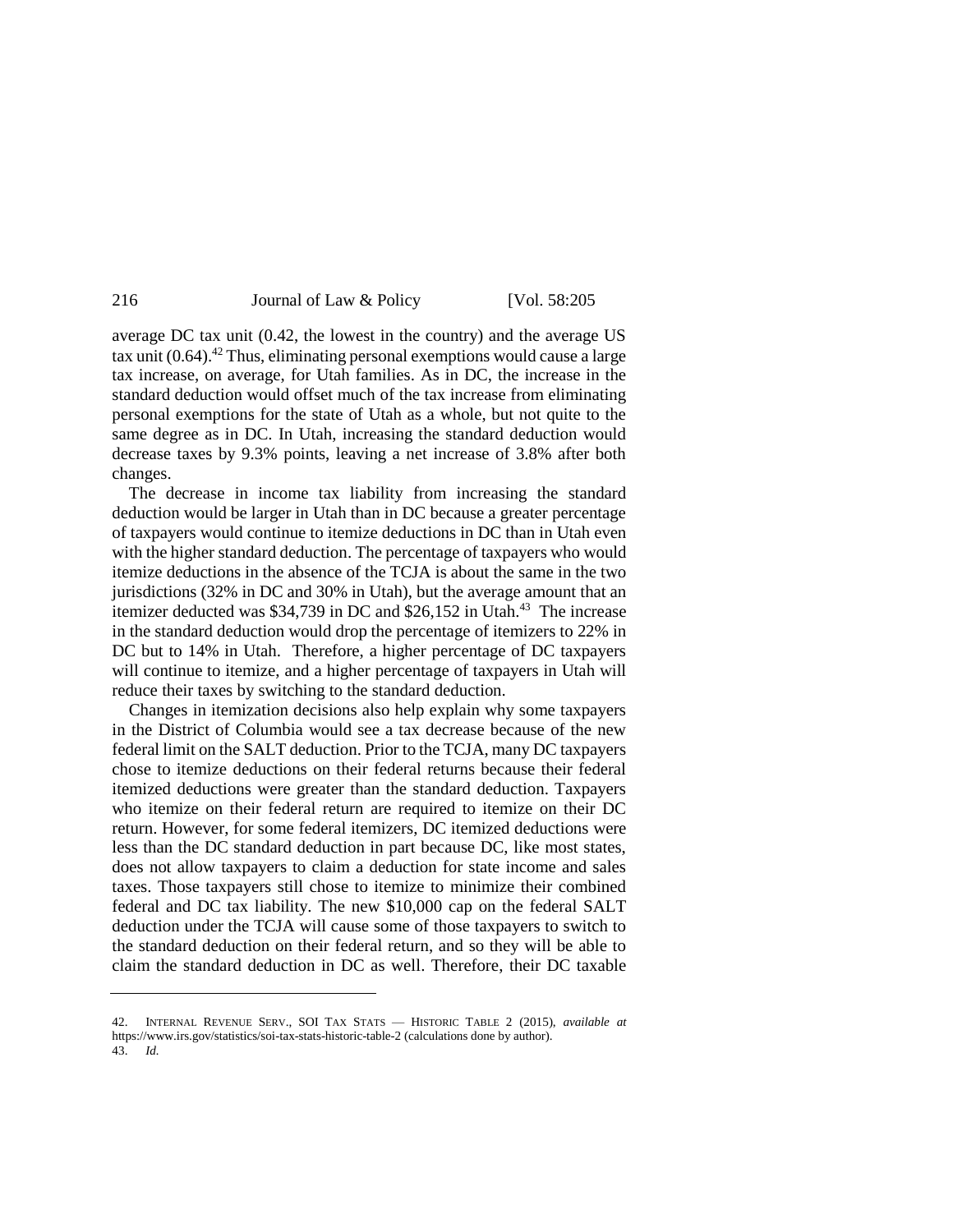income and income tax liability will fall, especially as the standard deduction rises to conform to the TCJA.

Had Missouri allowed the TCJA provisions we modeled to flow through to its tax system, total income tax liability for the state would have decreased 8.7%, the largest net change of any state we analyzed. The bulk of this potential tax loss comes from the increase in the standard deduction, which drives down state taxable income and therefore tax liability. Because Missouri does not link to federal personal exemptions, there is no offsetting tax increase. In fact, Missouri taxpayers would have seen their state income taxes fall from the elimination of federal personal exemptions because taxpayers in the state can deduct their federal taxes on their state income tax returns. Therefore, the increase in federal taxes from eliminating personal exemptions translates to a small decrease in state income taxes. Tax revenue rises slightly following the increase to the CTC for the same reason; if taxpayers receive a larger federal child tax credit, they reduce their federal taxes but increase their state taxable income and taxes by a small amount.

If New York adopted the TCJA changes that we included in our model, it would see state income tax liability drop 1.9%, mostly due to the expansion of the CTC. New York sets its own state-level personal exemptions and standard deduction, so the state experiences a negligible tax change from those federal changes. The tax change from changes to federal itemized deduction rules is also small because New York allows taxpayers who itemize on their federal return to take the standard deduction at the state level if they choose.<sup>44</sup> Therefore, prior to the TCJA, many of the tax units that itemized at the federal level—taking advantage of their ability to deduct the high state and local taxes in New York via the SALT deduction—could still claim the standard deduction on their state tax returns. New Yorkers' itemization rate on state returns (16 percent) has been consistently lower than on their federal returns (27 percent) in recent years.<sup>45</sup> Taxpayers' ability to make separate itemization decisions on their state and federal returns isolated New York from some of the impact of the TCJA because many of the taxpayers who will stop itemizing on their federal return

<sup>44.</sup> Although New York allows federal itemizers to opt not to itemize at the state level, the state does require taxpayers who take the standard deduction on their federal return to take the standard deduction at the state level. N.Y. TAX LAW § 615 (McKinney, Westlaw through L.2018) (defining New York's itemized deduction rules).

<sup>45.</sup> INTERNAL REVENUE SERV., *supra* not[e 42.](#page-11-0)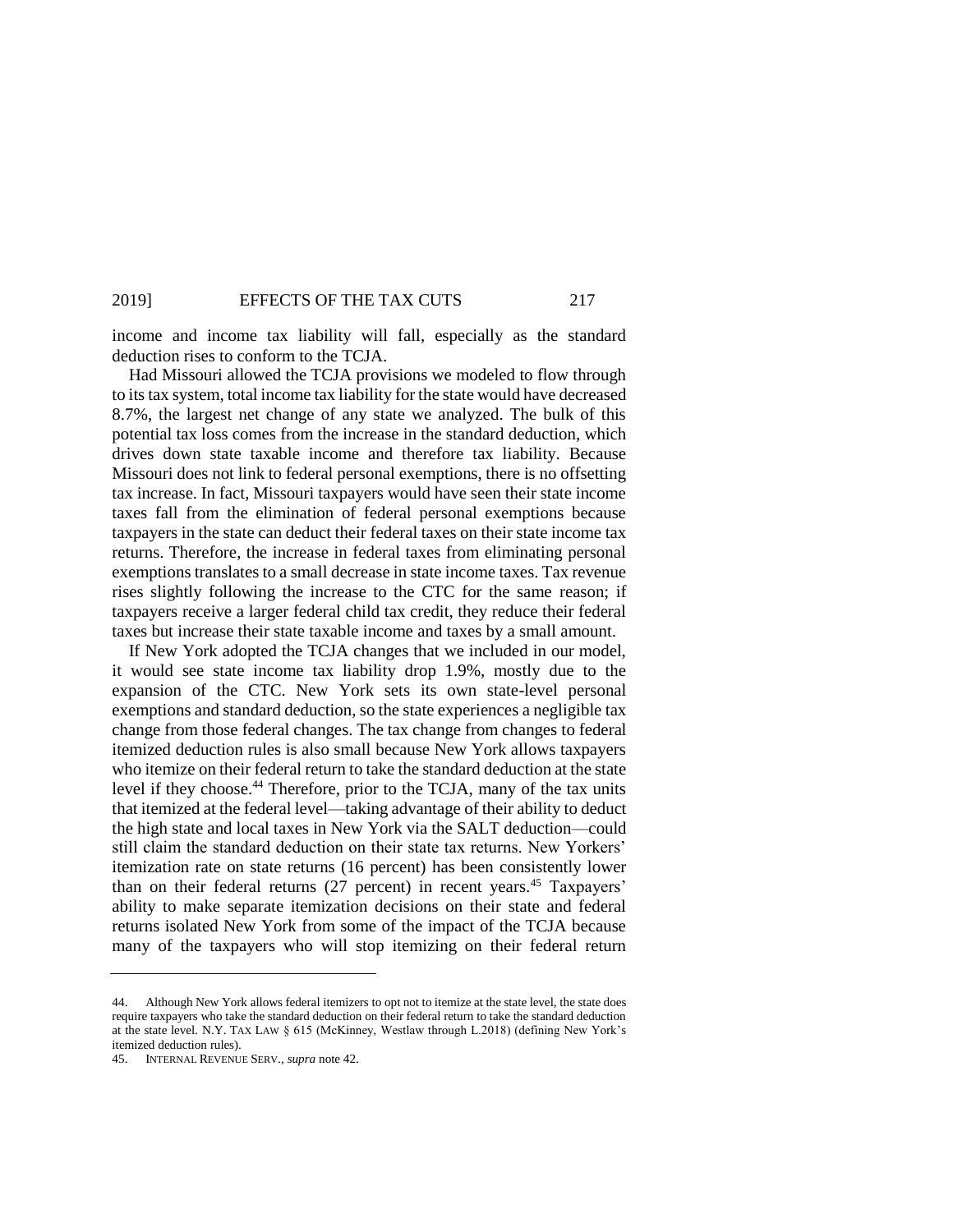| 218 | Journal of Law & Policy | [Vol. 58:205] |
|-----|-------------------------|---------------|
|     |                         |               |

because of the increase in the standard deduction amount and the cap on the SALT deduction were already claiming the standard deduction on their state return.

#### *B. Winners and Losers*

While a state might see an overall increase or decrease in income tax liability if it accepts the TCJA's changes, the changes in the law will not affect all taxpayers within the state in the same way. Some will experience no change in taxes, some will see their taxes go down ("winners") and others will see their taxes go up ("losers"). Figure 1 shows the distribution of winners, losers, and tax units with no change across the four states and the District of Columbia.<sup>46</sup>





Missouri has the highest proportion of winners, with 59% of tax units receiving a tax cut, mostly because Missouri links to the increased standard deduction but does not link to the decreased personal exemptions. Colorado, the District of Columbia, and Utah—which either begin their tax calculations with FTI or link to both the personal exemption amount and the

<sup>46.</sup> We include taxpayers with a tax change of \$10 or less (in either direction) as part of the group with no change.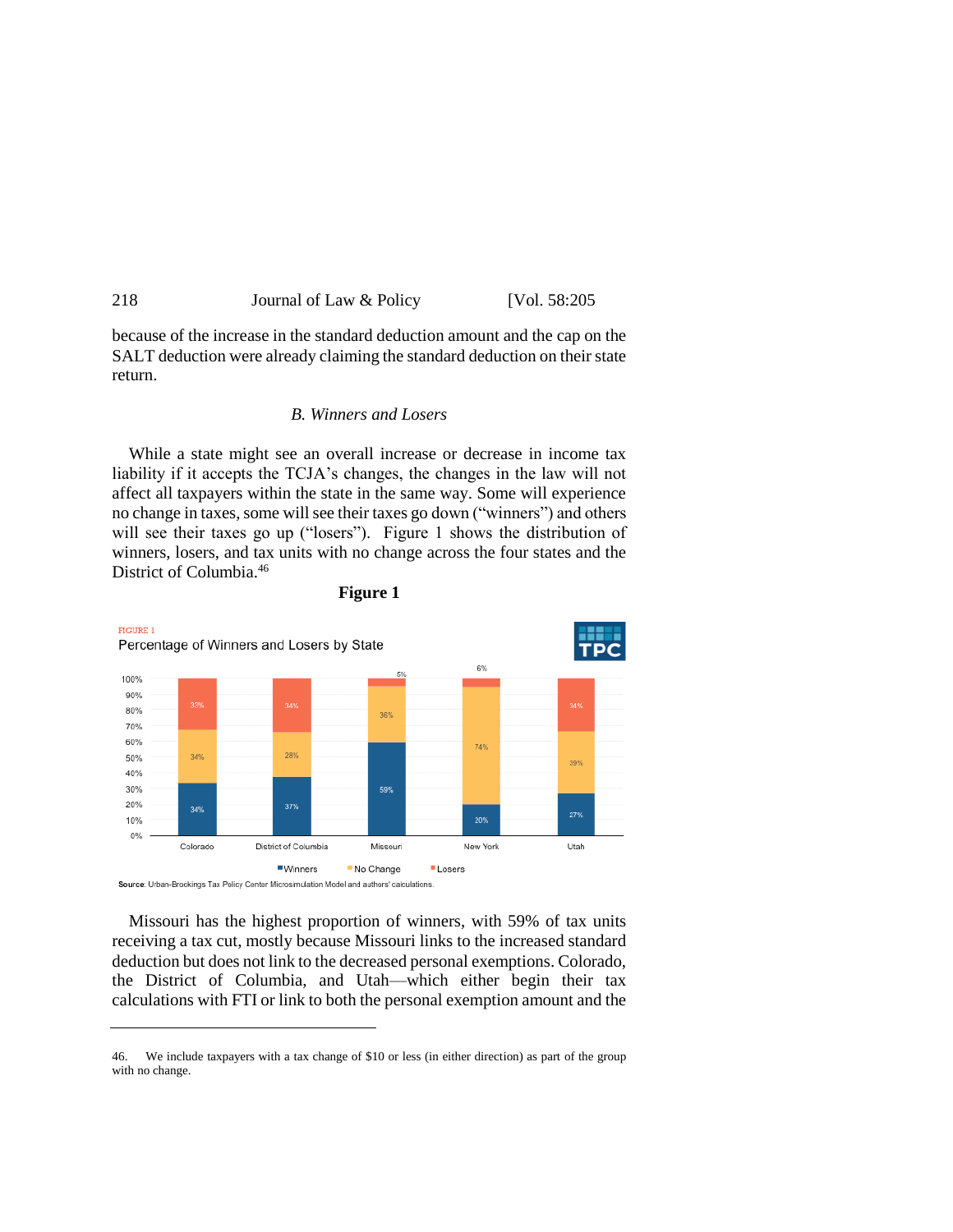standard deduction—each have roughly an equal number winners, losers, and tax units with no net change, although Utah has somewhat more tax units with no change and fewer tax units with tax cuts. Most taxpayers in New York, see no change in state liability because their decision to itemize or take the standard deduction was not affected by federal tax changes. In New York, 20% of tax units will see a decrease in taxes, primarily due to the expansion of the state CTC, and most other taxpayers see no net tax change (74%).

#### *C. Distribution by Income Groups*

The changes from the TCJA will differ across income groups. At the national level, the individual income tax provisions of the new law will increase the after-federal-tax income of the 20% of households with the lowest income by about 0.3% change but increase it by about 2.2% for the 20% with the highest income.<sup>47</sup> Here, we model the effects of the TCJA on the average percent change in income measured after state income taxes for taxpayers in different income groups as defined at the state level. Overall, the changes in state taxes are all less than 1% of income, reflecting the relatively small size of state income taxes as a percentage of income.<sup>48</sup>

#### **Figure 2**

<sup>47.</sup> *See* Sammartino, et al., *supra* not[e 31,](#page-5-0) at 18.

<sup>48.</sup> In 2018, the top tax rate in these states were: 4.63% in Colorado, 8.95% in DC, 7.15% in Maine, 9.85% in Minnesota, 5.9% in Missouri, 5.00% in Utah, 8.82% in New York, and 5.00% in Oklahoma, versus a top federal tax rate of 39.60% in 2017 (prior to the TCJA) and 37% in 2018 (after the TCJA). *State Individual Tax Rates 2000-2018*, TAX POL'Y CTR., <https://www.taxpolicycenter.org/statistics/sta> te-individual-income-tax-rates-2000-2018 (last visited Dec. 15 2018) (providing a complete set of marginal tax rates by state); *Analysis of the "Tax Cuts and Jobs Act,* TAX POL'Y CTR., [https://www.tax](https://www.tax/) policycenter.org/feature/analysis-tax-cuts-and-jobs-act (last visited Dec. 15, 2018).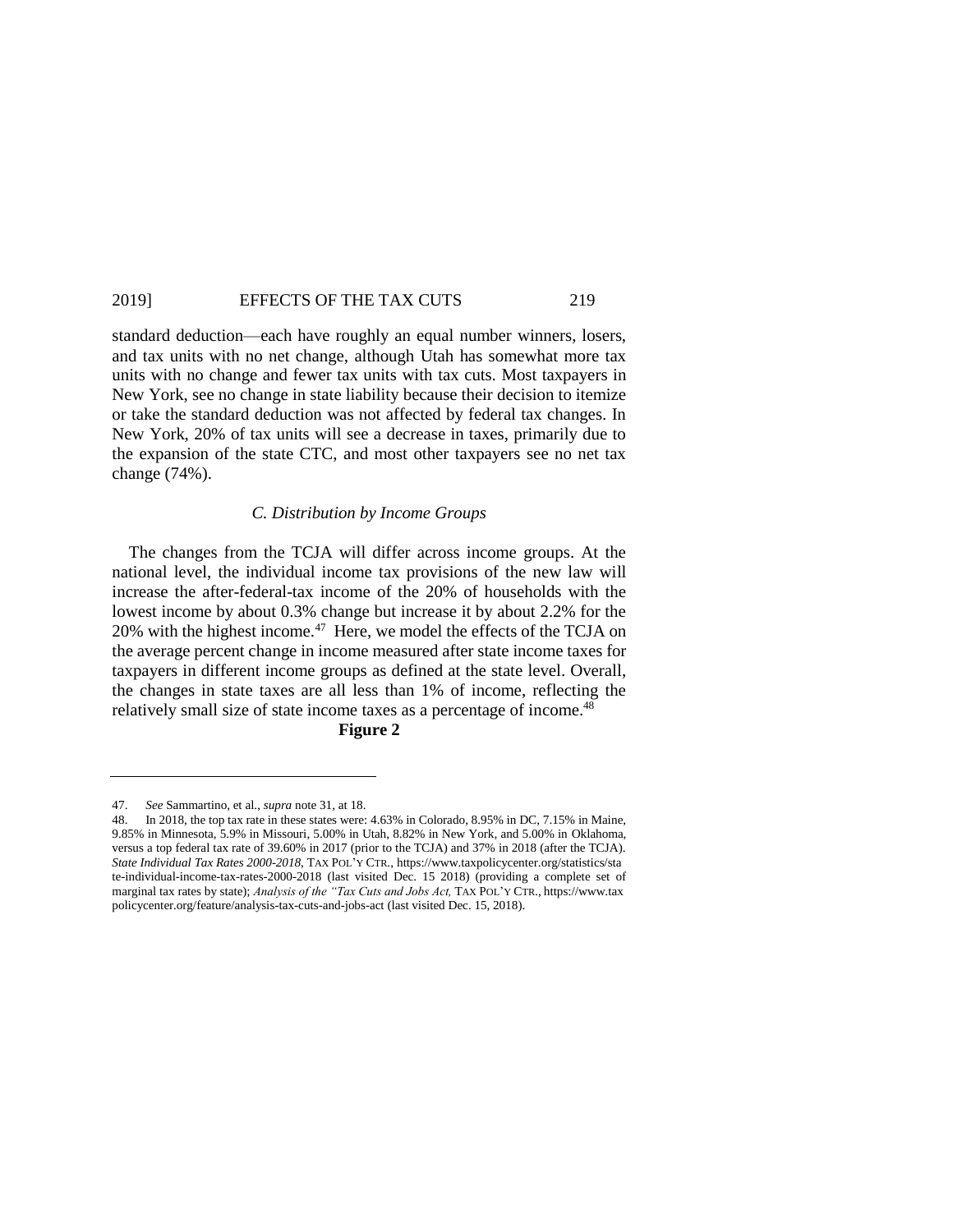

Source: Tax Policy Center Microsimulation Model and authors' calculations.<br>Note: After-Tax Income equals Adjusted Gross Income minus state individual income taxes

Taxpayers in Colorado, DC, and Utah, states either using federal taxable income as a starting point or conforming to both the federal standard deduction and personal exemption amounts, would on average see a small net decrease in income after taxes, ranging from -0.1% in DC to nearly - 0.2% in Utah. Note that this estimate for Colorado does not include the change to the pass-through deduction, which would likely raise after-tax income for wealthier taxpayers.

Taxpayers in Missouri would see an average increase in after-tax income of 0.3%, with the largest changes coming in the second and middle quintiles. These effects illustrate the increase in income for households that benefit from the increased standard deduction without an offsetting reduction in personal exemptions.

In New York, which links to the federal CTC, taxpayers in all quintiles would see an increase in after-tax income, with the largest changes in the first and second quintiles, resulting from the increase in the state CTC.

#### *D. Itemizers on State Income Returns*

The large increase in the standard deduction and other changes from the TCJA will cut the percentage of taxpayers who itemize on their federal income tax return by more than half. The effect on the percentage of itemizers on state income tax returns will vary across the states depending upon the size of the state standard deduction, the rules for who is eligible to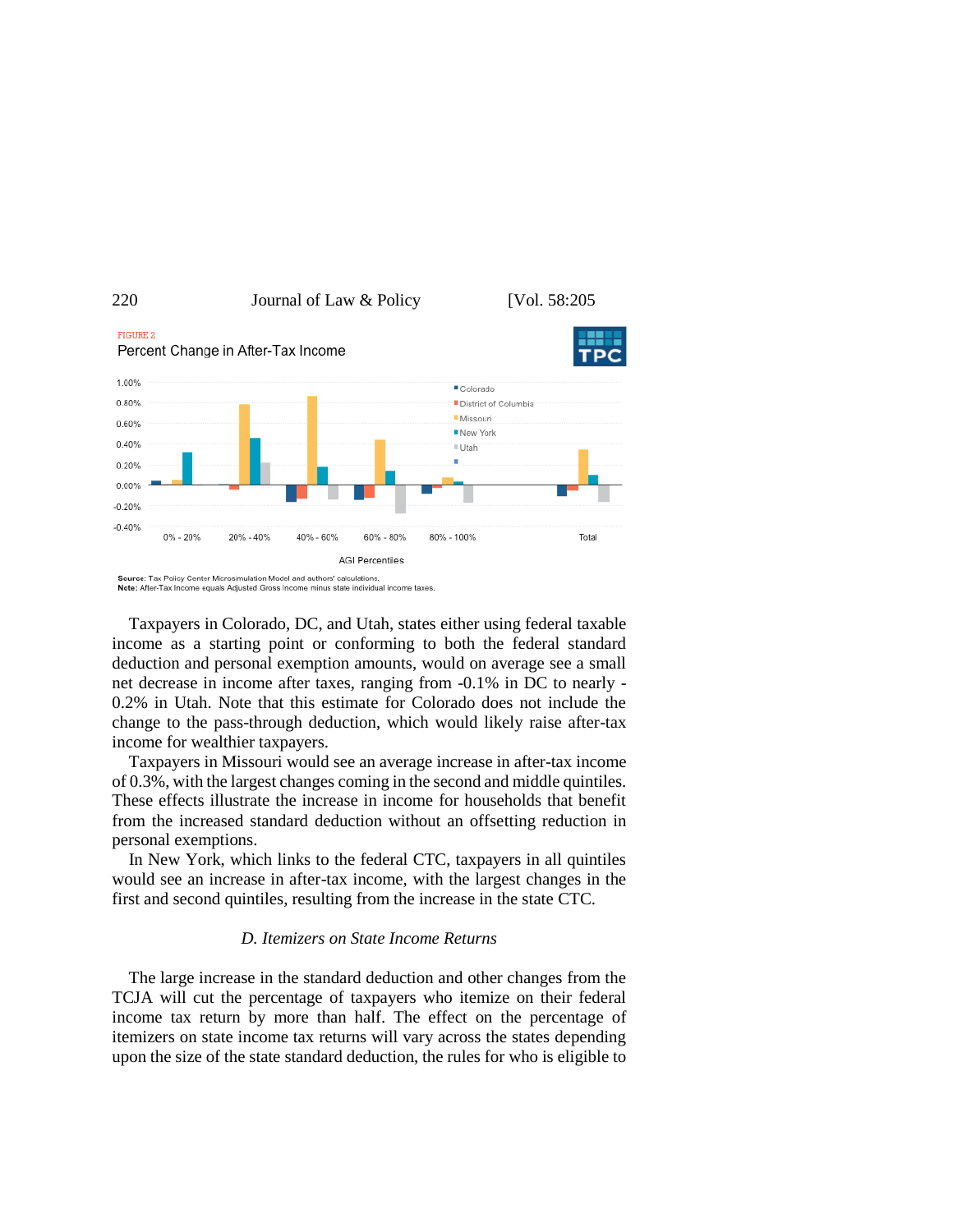itemize, and the allowable itemized deductions in each state.

We estimate that the percentage of taxpayers who itemize deductions will fall by more than half in Colorado, Missouri, and Utah, states that use the federal standard deduction; by about 40% in the District of Columbia, a jurisdiction that also uses the federal standard deduction but one in which average itemized deductions are much higher than the national average; and by about 25% in New York, a state that has its own relatively generous standard deduction and therefore has a lower initial level of itemizers.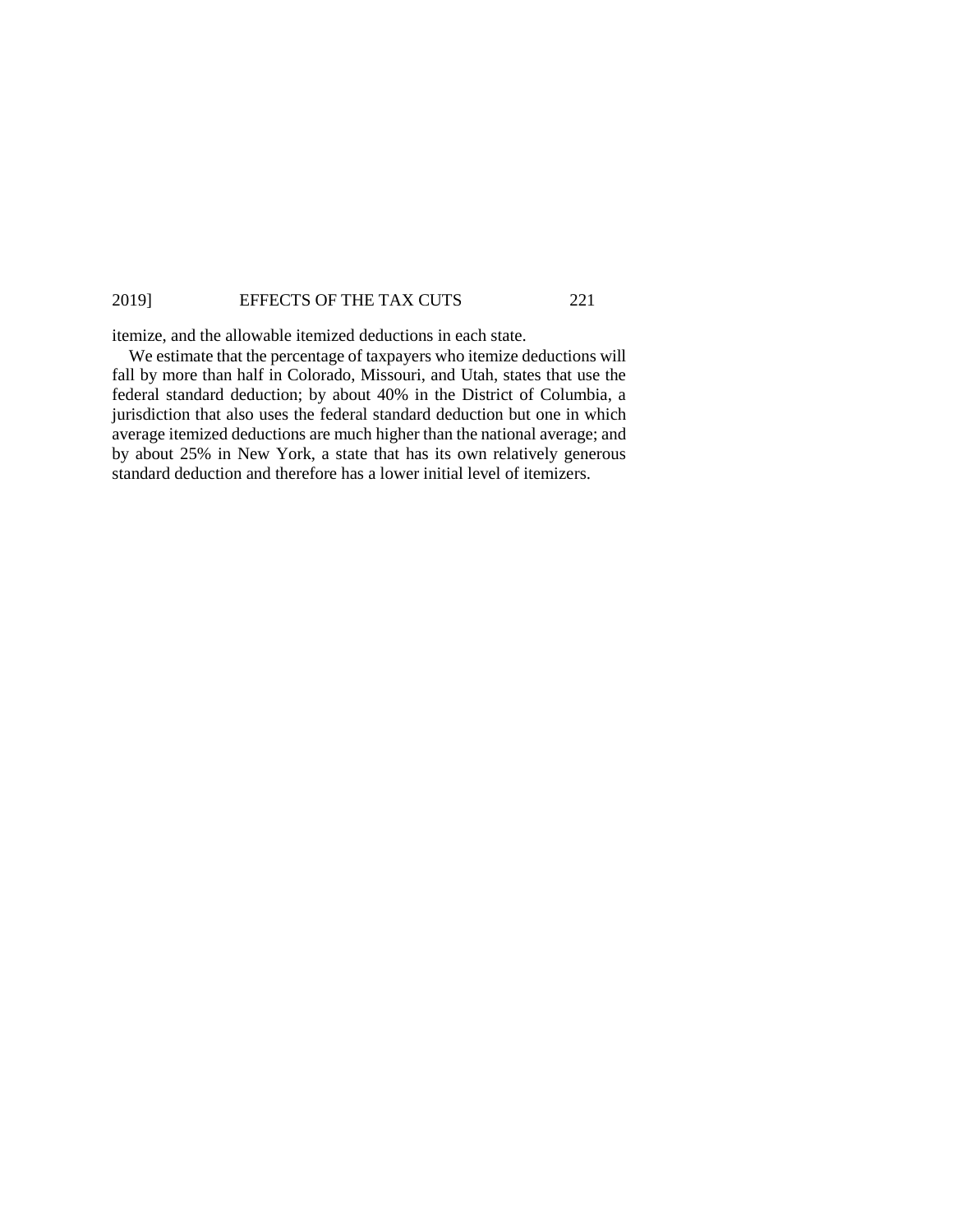

#### IV. MOVING FORWARD

Our analysis examines how specific provisions of TCJA could change taxes across states with differing income tax structures, links to federal legislation, and demographic composition. However, our analysis does not account for legislative responses by the states since December 2017. The TCJA already has provoked a flurry of activity by state policy makers as governors and legislators grapple with the questions raised by the new law.<sup>49</sup> Some states adopted new tax legislation while others ended their 2018 sessions without passing a legislative response to the TCJA. Of the states (and DC) we profiled, Missouri, New York, and Utah have passed substantial state income tax legislation.<sup>50</sup> We have not yet modeled the impact of these legislative changes for our profiled states with the exception of Missouri, for which we have included some estimates below.

Colorado's 2018 legislative session adjourned on May 9, 2018, without

<sup>49.</sup> *See, e.g.*, Richard C. Auxier, *Conformity & Child Tax Credits: How Idaho's \$100 Million Tax Cut Could Raise Taxes on Large Families*, TAX POL'Y CTR.: TAXVOX (Mar. 21, 2018) (providing Idaho as an example of a state struggling to determine how best to respond).

<sup>50.</sup> 2018 Mo. Legis. Serv. (Vernon's)(West's No. 118); 2018 N.Y. Sess. Laws Ch. 59 (S. 7509-C) (McKinney's, Westlaw through L.2018) ; H.B. 293, 2018 Gen. Sess. (Utah 2018) (enacted).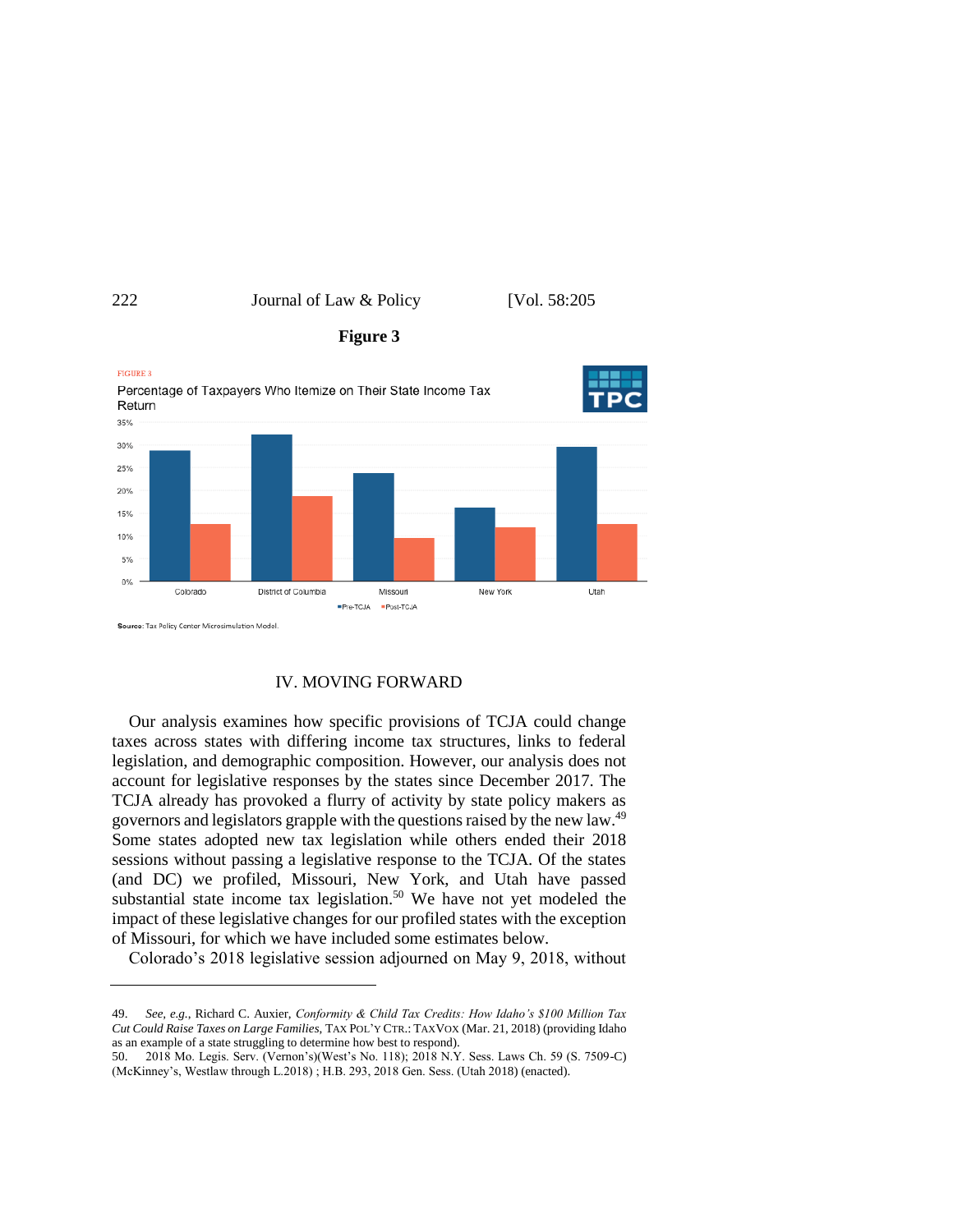any major changes to the structure of the state's income tax system. Governor John Hickenlooper did sign into law four bills related to fiscal policy, but none of them addressed the state income tax code's links to federal law or any of the provisions discussed in this paper. Rather, they included a new deduction for military retirement benefits, a change to the way business income taxes are calculated in the state, a new tax credit related to organ donation, and a tax credit for employer contributions to employee's 529 college savings plans.<sup>51</sup> Colorado did not address the fact that, because it uses FTI to calculate state taxable income, the TCJA's deduction for pass-through income will lead to a decrease in state tax liability. In comparison, Vermont, another state that linked to FTI prior to the TCJA, passed legislation that decouples from FTI and therefore avoids the new pass-through deduction. $52$ 

Unlike most state governments, the District of Columbia's legislative body meets throughout the year, rather than meeting for a limited session., DC's government did not pass any legislation that directly responds to the provisions modeled in this paper. However, the DC budget, passed on May 15, 2018, does decouple the District's estate tax from the federal tax code, meaning that DC will not conform to the TCJA's new federal estate tax exemption, which is roughly twice the old exemption.<sup>53</sup> No other measures have been passed to address the TCJA.<sup>54</sup>

Of all the states we studied, we predicted the largest change in tax liability for Missouri, largely because our analysis assumed that Missouri would not automatically conform to the federal personal exemption (set to zero by the TCJA). As noted above, the language around personal exemptions was

<sup>51</sup> *2018 Legislative Wrap Up: Is this the Year Colorado Stops Digging? Stay Tuned.*, COLO. FISCAL INST. (May 10, 2018), <http://www.coloradofiscal.org/2018-legislative-wrap-up/?eType=EmailBlastCo> ntent&eId=5ccdb342-3883-4272-b702-0ed69bcd0021.

<sup>52.</sup> Act 73 of 2017, Secs. 13a, 32(5); 32 V.S.A. § 5811(21).

<sup>53.</sup> *See* Fenit Nirappil, *Taxes on Cigarettes, Uber Rides, & Estates Rising under Approved DC Budget*, WASH. POST (May 15, 2018), https:// [www.washingtonpost.com/local/dc-politics/taxes-on-cig](http://www.washingtonpost.com/local/dc-politics/taxes-on-cig) arettes-uber-rides-and-estates-rising-under-approved-dc-budget/2018/05/15/a352a2d6-585d-11e8-858f -12becb4d6067\_story.html?utm\_term=.c5971a7269f3.

<sup>54.</sup> In February 2018, the District of Columbia released an analysis that predicts a revenue increase from the TCJA of \$56.4 million or roughly 2.8%— much larger than our projected increase of \$ \$15.6 million or 0.9%. D.C. OFF. OF THE C.F.O., SUMMARY OF THE EFFECTS OF MAJOR PROVISIONS OF THE "TAX CUTS  $&$  JOBS ACT" ON DIST. RESIDENTS  $&$  BUS. 31 (2018). The discrepancy between our estimates and DC's can partially be explained by different assumptions about how taxpayers will allocate their state income and property taxes toward the SALT deduction. Our modeling approaches also behave differently when choosing how to minimize a taxpayer's combined state and federal tax burdens. *Id.*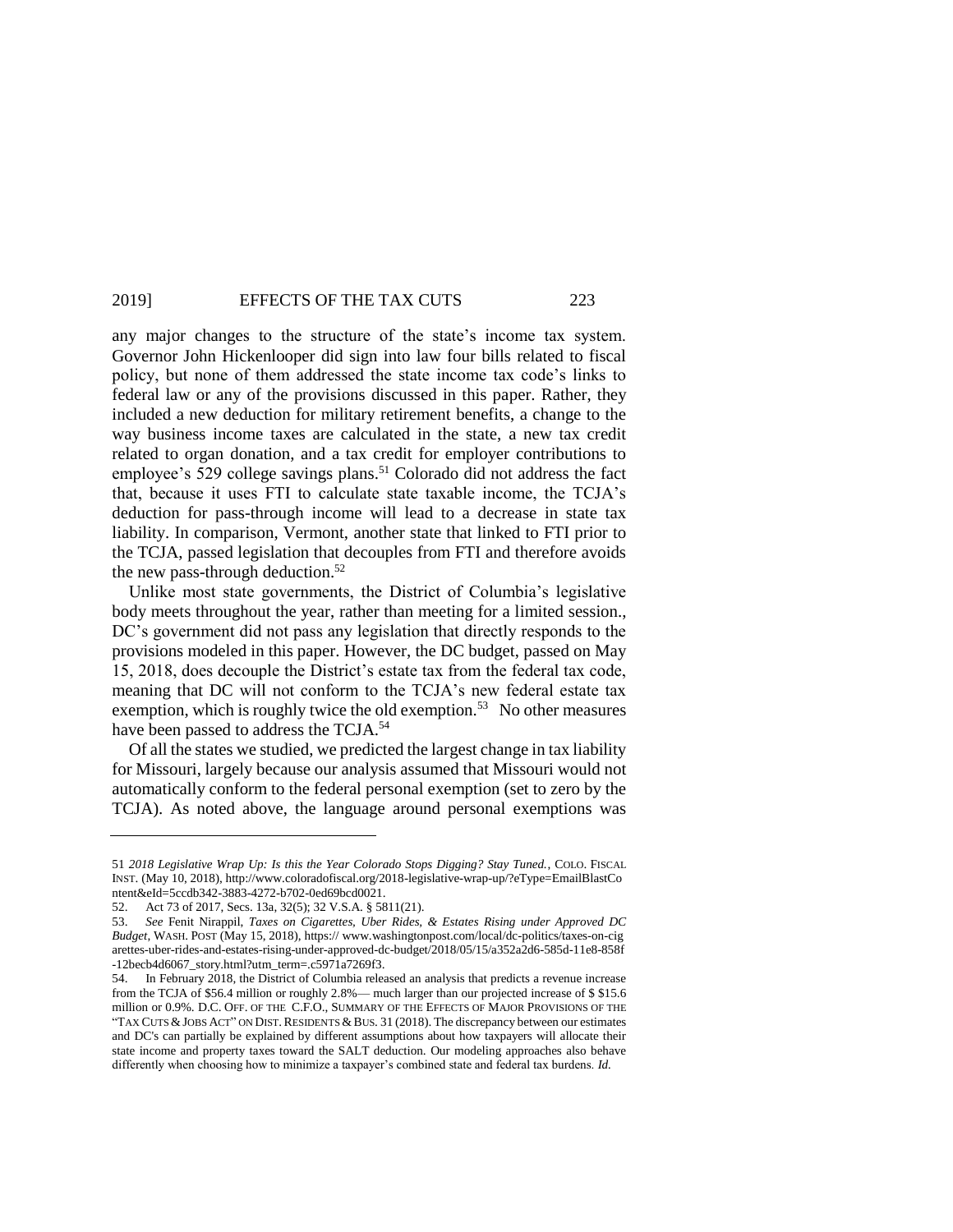ambiguous and open to interpretation, allowing other groups (including Missouri's legislature and department of revenue) to assume that Missouri would automatically conform. The state's legislature removed this ambiguity as part of a tax reform package in the summer of 2018.<sup>55</sup> The bill explicitly disallows Missouri's personal and dependent exemptions when the federal exemption amount is set to zero. We estimate that on its own, this provision would mostly offset the revenue loss from the standard deduction, leaving the state with a 1.9% decrease in tax liability, rather than our original estimate of 8.7% (figure 4).

In addition to formally conforming to the federal personal exemption, Missouri's 2018 tax bill includes a tax cut and broadens the tax base by eliminating the state's deduction for federal income taxes, provisions we also modeled. The tax cut affects Missouri's top marginal tax rate, which would have been 5.9% in 2019. Under the new law, the top tax rate immediately falls 0.4 percentage points—from 5.9 to 5.5%—and will continue to fall over time, landing ultimately at  $5.1\%$ .<sup>56</sup> We estimate that in 2019, the immediate 0.4 percentage point tax cut would reduce Missouri's tax liability by about 6.0%. In combination with the TCJA and conformity to the federal personal exemption, the new tax bill would generate a 7.8% decrease in tax liability from the baseline.

The final change to Missouri's income tax code that we modeled is a base-broadening provision that sharply scales back Missouri's federal income tax deduction (FITD)—eliminating the deduction for high earners and reducing it for all other taxpayers.<sup>57</sup> We estimate that this provision would raise almost enough revenue to offset the 2018 tax cut. Overall, we predict that the TCJA plus the three provisions we modeled from Missouri's 2018 tax bill will reduce the state's overall income tax liability 2.2% from the baseline.

### **Figure 4**

<sup>55.</sup> H.B. 2540, 2018 99th Gen. Assemb., 2d Reg. Sess. (Mo. 2018).

<sup>56</sup>*. See* Allison Kite, *Missouri General Assembly Votes to Cut Individual Taxes, Sends Bill to Greitens*, KAN. CITY STAR (May 26, 2018), [https://www.kansascity.com/ news/politics](https://www.kansascity.com/%20news/politics-government/article211391344.html)[government/article211391344.html;](https://www.kansascity.com/%20news/politics-government/article211391344.html) *see also* Allison Kite, *Gov. Parson Signs Missouri Tax Cut Long Sought by Republican Lawmakers*, KAN. CITY STAR (July 12, 2018)[, https://www.kansascity.com/news](https://www.kansascity.com/news) /politics-government/article214768515.html.

<sup>57.</sup> There is another base-broadening provision in the tax bill, a cap on a tax break for pass-throughs, which we do not model.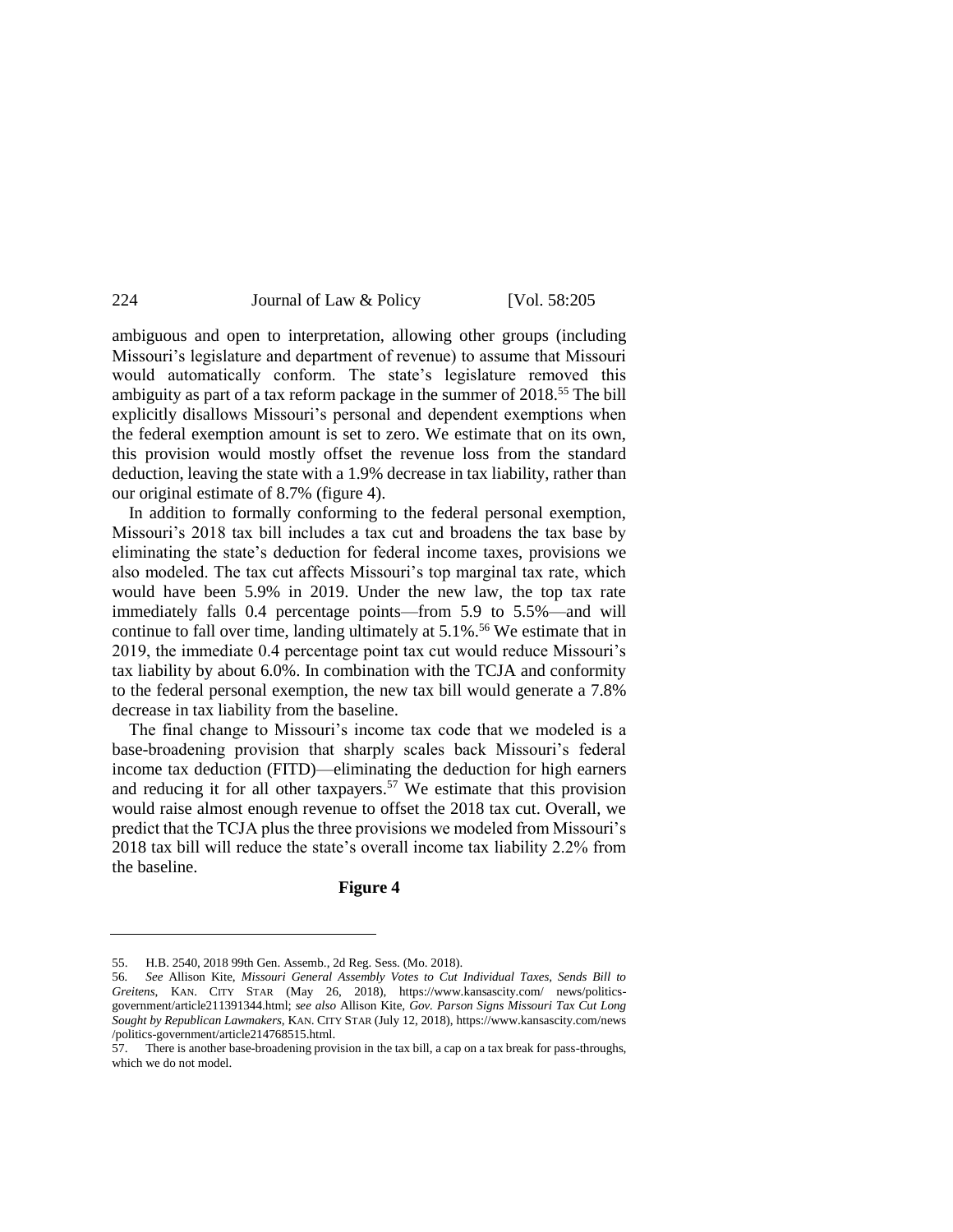



Source: Tax Policy Center Microsimulation Model and authors' calculations Note: This analysis treats the policy changes in Missouri as a series of steps, wherein each step adds an additional provision. The results above should be interpreted as the percent change in revenue from the baseline, including all changes in that step. For example, Step 3 includes the TCJA, the elimination of the personal exemption, and the 2018 tax cut.

In April 2018, New York made a major change to its state tax system by decoupling the state's itemized deduction schedule from federal law.<sup>58</sup> Prior to the new legislation, itemizers in New York used the federal itemization schedule as the starting point for calculating itemized deductions at the state level.<sup>59</sup> If New York had conformed to the TCJA, the cap on the SALT deduction would have hit New York taxpayers twice, as it would have limited the amount of claimable itemized deductions on both the federal and state tax returns. By decoupling, taxpayers in New York will still be able to claim property taxes over \$10,000 as an itemized deduction on their state returns, providing some state tax relief for high-tax, high-income families.

Although decoupling will ease state income tax burdens for New Yorkers, the state has been perhaps more concerned about increased federal income tax burdens post-TCJA thanks to the cap on the SALT deduction. A previous Tax Policy Center analysis found that thanks to the state's high state income and property taxes, New York is expected to have the fifth

<sup>58.</sup> S.B. 7509C, 2017-18 Leg. Sess. (N.Y. 2018) (including the change to New York's itemized deduction schedule).

<sup>59.</sup> N.Y. TAX LAW § 615 (McKinney, Westlaw through L.2018) (defining the state of New York's itemized deduction schedule).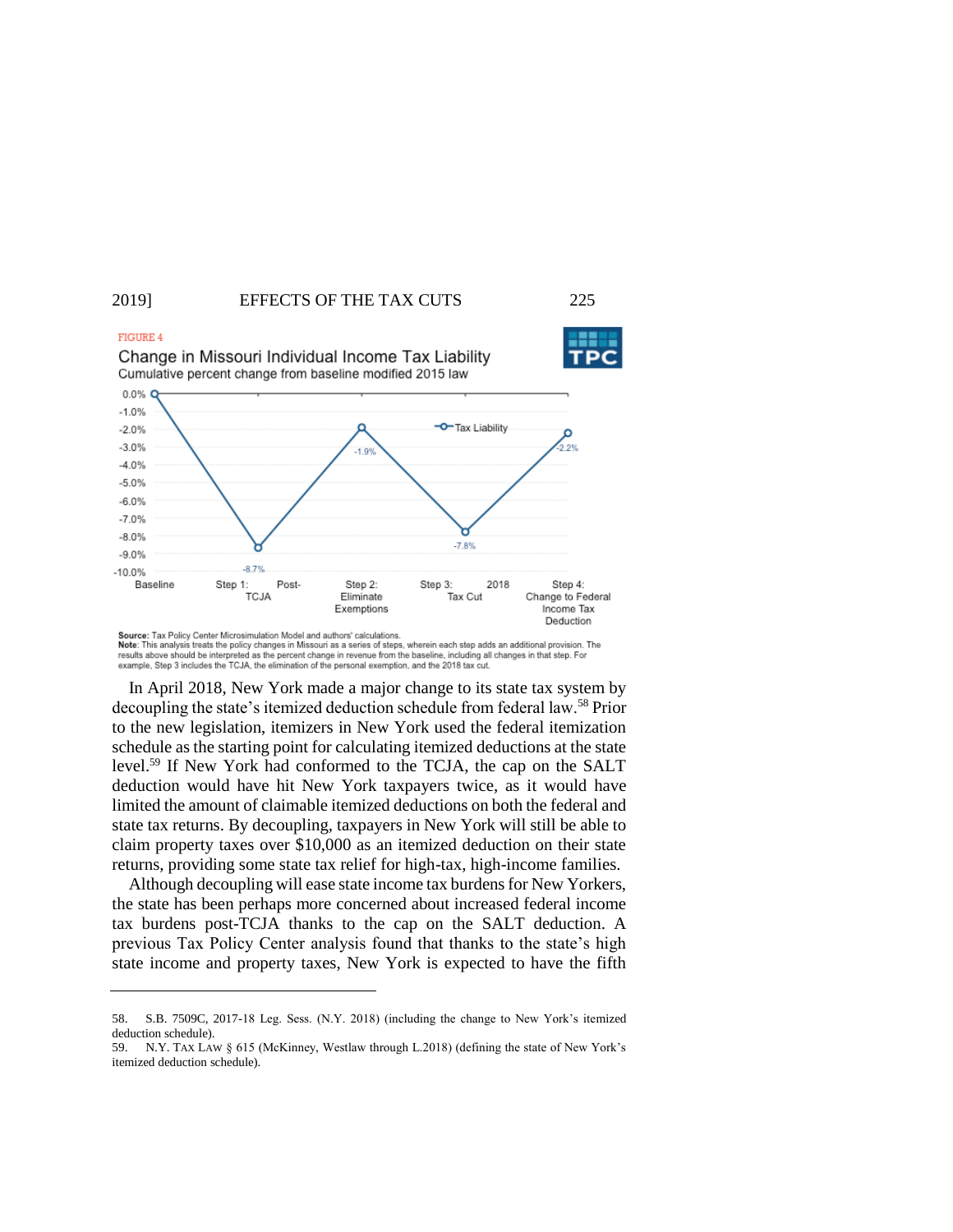highest share of taxpayers that face a federal tax increase.<sup>60</sup> The state was vocal about its goal to provide a workaround to the SALT cap, and in early April 2018 it became the first state to pass legislation specifically designed to circumvent the cap. The bill offered a two-pronged approach. First, it creates state-administered charitable funds that can receive contributions to support education, health care, and other public services. In return for contributions to these funds, taxpayers will receive a partial credit against their state income taxes, and, New York contends, also be able to deduct them as charitable gifts on their federal tax returns. Second, the bill outlines a plan for a voluntary state payroll tax paid by employers. Workers would receive a tax credit to compensate them for any decline in their take-home pay resulting from the new payroll tax.<sup>61</sup> Other high-SALT states have acted to circumvent the SALT cap as well; New Jersey passed a bill in April 2018 that allows cities, counties, and school districts to create charitable funds to collect contributions, with offsetting income tax credits for taxpayers making the contributions, and Connecticut passed a similar bill in early May.<sup>62</sup> The US Treasury recently released proposed rules that would block the SALT deduction workaround through state-administered charitable funds.<sup>63</sup>

Utah lawmakers passed a tax cut in April 2018, which dropped the marginal tax rate from  $5.00\%$  to  $4.96\%$ .<sup>64</sup> Additionally, in July the state unlinked from the federal personal exemption and introduced a new "Utah personal exemption" of \$565, which will replace the zeroed-out federal exemption in calculating the state's nonrefundable credit against taxes due.

<sup>60.</sup> Sammartino, et al., *supra* not[e 31,](#page-5-0) at 15-16 (California, Connecticut, Maryland, New Jersey and the District of Columbia are the only jurisdictions that have a higher percentage of taxpayers facing a tax increase).

<sup>61.</sup> 2018 N.Y. Sess. Laws Ch. 59 (S. 7509-C) (McKinney's, Westlaw through L.2018). *See* Russ Buettner & Jan Ransom, *New York Crafts Loophole to Protect Property Tax Deductions. But the I.R.S. Could Close It*, N.Y. TIMES (Apr. 1, 2018)[, https://www.nytimes.com/2018/04/01/nyregion/budget-new](https://www.nytimes.com/2018/04/01/nyregion/budget-new-york-federal-tax-law.html)[york-federal-tax-law.html;](https://www.nytimes.com/2018/04/01/nyregion/budget-new-york-federal-tax-law.html) *see also* Press Release, Governor of N.Y., Governor Cuomo Signs Bill to Protect New York Taxpayers from Federal Tax Increases on Tax Day (Apr. 17, 2018), <https://www.governor.ny.gov/news/governor-cuomo-signs-bill-protect-new-york-taxpayers-federal-tax> -increases-tax-day.

<sup>62.</sup> New Jersey's bill is Public Law 2018, c. 11, formerly Senate Bill 1893 (see here: [https://www.njleg.state.nj.us/2018/Bills/S2000/1893\\_R1.PDF\)](https://www.njleg.state.nj.us/2018/Bills/S2000/1893_R1.PDF).S. Bill No. 1893, CONN. GEN. STAT. ANN. § P.A. 18-49 (West, Westlaw through Feb. 2018 Reg. Sess.).

<sup>63.</sup> Prop. Treas. Reg. § 1.170A-1, 83 Fed. Reg. 43,563 (Aug. 27, 2018).

<sup>64.</sup> H.B. 293, 2018 Gen. Sess. (Utah 2018) (enacted); *see also* David DeMille, *Report: Utah's Tax Rate Tweak This Year & Its Impacts*, SPECTRUM (Apr. 8, 2018), https:/[/ www.thespectrum.com/story/n](http://www.thespectrum.com/story/n) ews/2018/04/08/report-utahs-tax-rate-tweak-year-and-its-impacts/497192002/.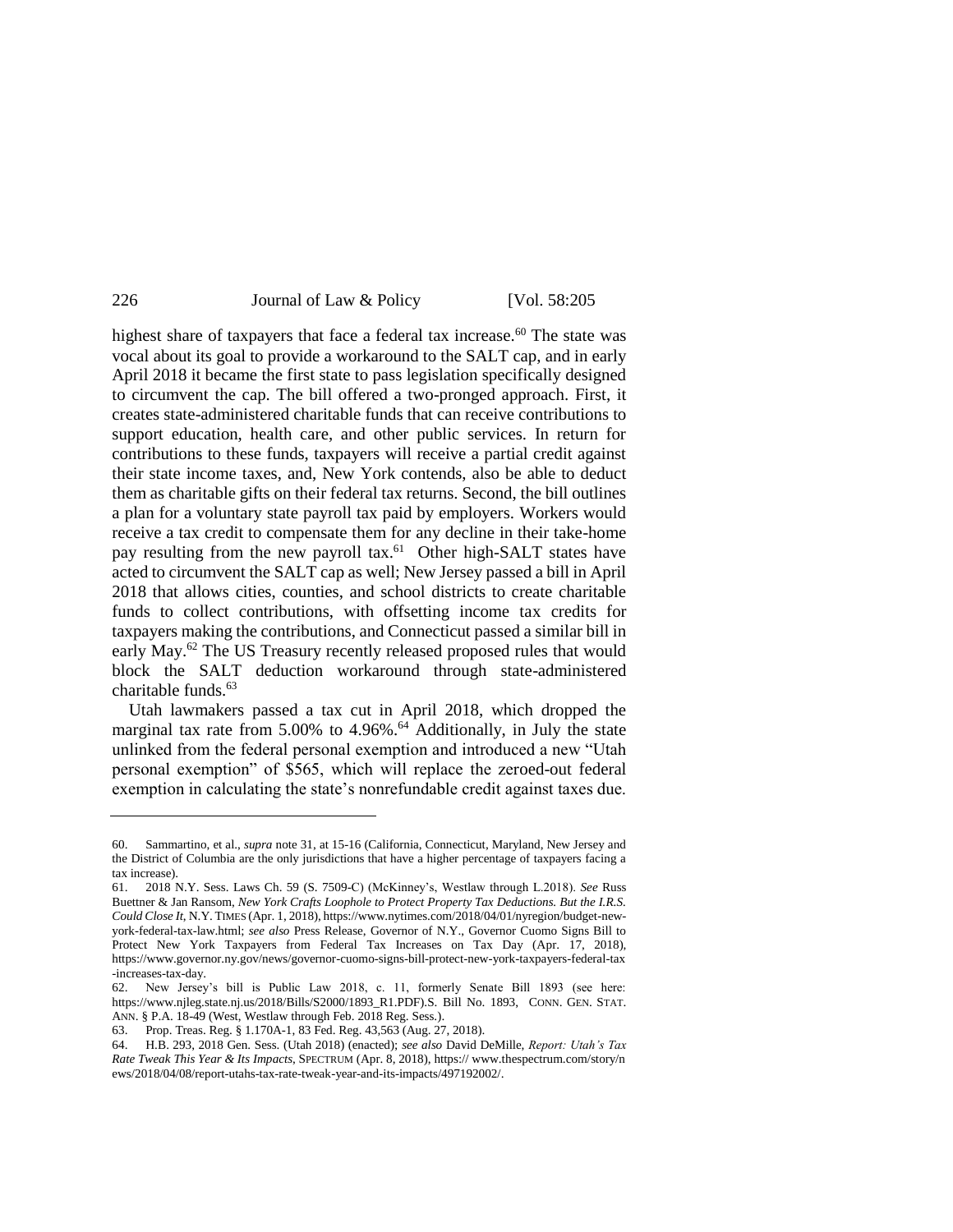This translates to a \$34 credit per qualifying dependent in the household, alleviating some of the pressure that households with multiple children would have faced. 65

## **CONCLUSION**

The provisions of TCJA that generate the largest changes in state taxes are the elimination of federal personal exemptions, and the increase in the standard deduction. Combined, the two provisions largely offset one another, but the elimination of personal exemptions has a slightly larger effect. Therefore, we expect states that link their personal exemptions to federal law (Colorado, DC, and Utah) will likely see an overall increase in income taxes if they continue to conform. The tax increases will be most pronounced for families with multiple dependents, and thus a state like Utah, which links to federal personal exemptions and has the largest average family size in the country, will see particularly large changes. States that are not linked to federal personal exemptions (like pre-2018 Missouri, and New York), will not see comparable tax increases.

At the federal level, TCJA offsets the tax increase from the loss of personal exemptions for units with dependents by expanding the CTC and adding a dependent credit. However, few states will automatically follow suit. Most states do not have their own CTC and the handful that do typically allow a credit that is a small percentage of the federal credit. More states could offset the loss of personal exemptions by adopting a CTC, but size matters. We estimate that New York, with a CTC that is 30% of the federal credit, will see a 2.8% tax decline from the federal CTC expansion. Several states, including Arizona, Idaho, Maine, and Wisconsin, have passed or seriously considered introducing a CTC, and Utah's new state-level personal exemption will function similarly to a CTC as it is based upon the number of qualifying dependents.<sup>66</sup> Because eligibility at the federal level is set to expand due to the increase in the income cap on eligibility, many

<sup>65.</sup> H.B. 2003, 2018 2d Spec. Sess. (Utah 2018) (enacted); *see also* Lisa Riley Roche, Lawmakers Approve \$30 Million Child Tax Credit for Utah Families in Special Session, DESERT NEWS (July 18, 2018), [https://www.deseretnews.com/article/900025224/ child-tax-credit-up-to-dollar30-million-as](https://www.deseretnews.com/article/900025224/%20child-tax-credit-up-to-dollar30-million-as-lawmakers-continue-to-work-out-details.html)[lawmakers-continue-to-work-out-details.html.](https://www.deseretnews.com/article/900025224/%20child-tax-credit-up-to-dollar30-million-as-lawmakers-continue-to-work-out-details.html)

<sup>66.</sup> Arizona's legislature considered a bill that would provide a CTC of \$250 per child, H.B. 2459 [\(https://legiscan.com/AZ/text/HB2459/id/1695395.](https://legiscan.com/AZ/text/HB2459/id/1695395)) Idaho passed a \$205 CTC in March. 2018 Idaho Sess. Laws 111. Wisconsin passed a one-time \$100 child tax credit for dependent children in April 2018, S.B. 789 [\(https://docs.legis.wisconsin.gov/2017/proposals/sb798\)](https://docs.legis.wisconsin.gov/2017/proposals/sb798). Utah's personal exemption is included in H.B. 2003, 2018 2d Spec. Sess. (Utah 2018). (enacted).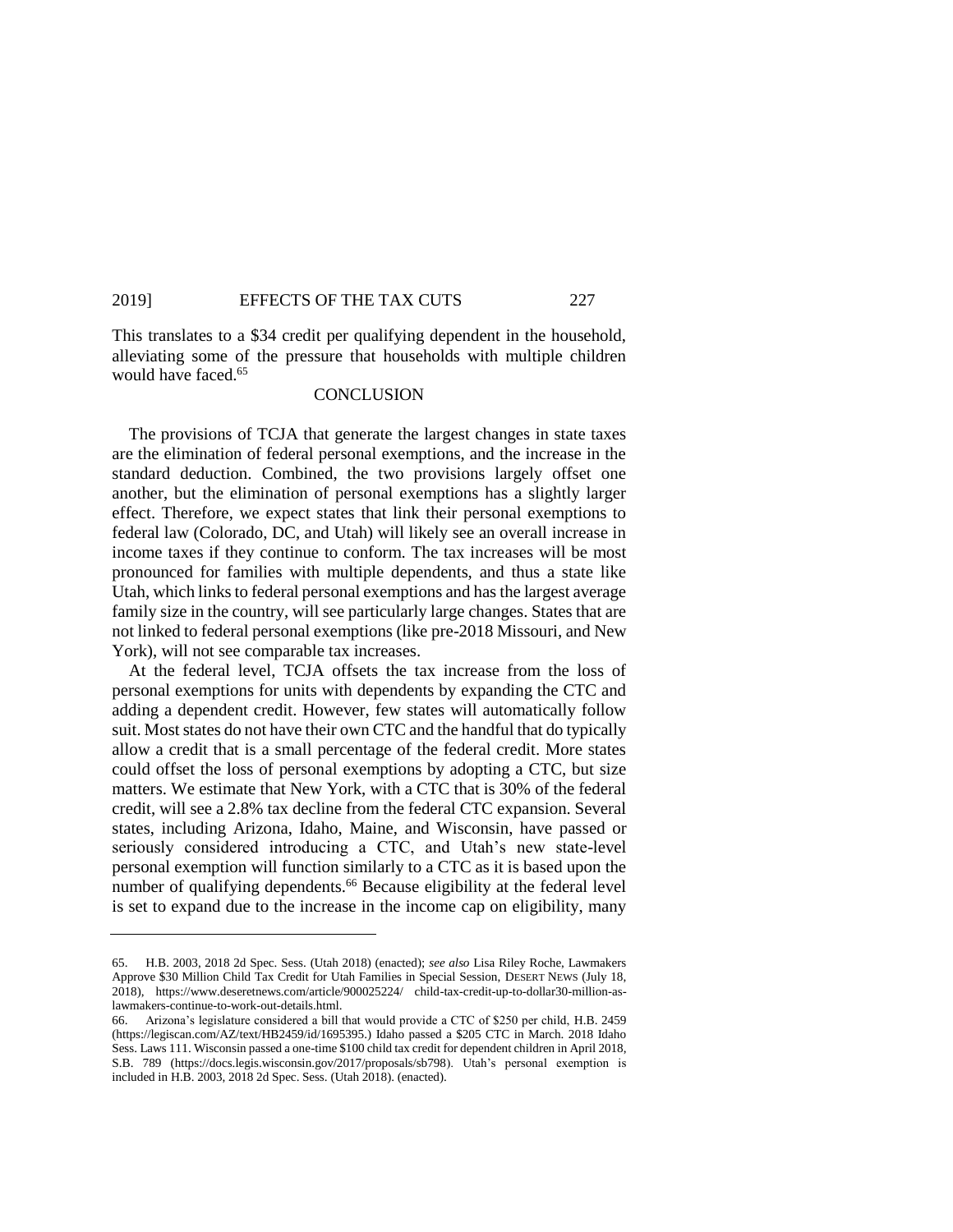more families will qualify for such credits.

The TCJA's increase in the federal standard deduction helps offset the tax increase from the elimination of personal exemptions. It will also cause many taxpayers to change their itemization decisions, both at the federal and state levels. Thanks to the higher standard deduction and new limits on itemized deductions, many taxpayers who would have itemized under pre-TCJA law will now take the standard deduction. Nationally, the Tax Policy Center estimates that the percentage of households that itemize on their federal taxes will fall from 26 percent to 11 percent in 2018.<sup>67</sup>

This overall drop in the share of taxpayers claiming itemized deductions means that the change to the federal standard deduction will affect state taxes as well, even in states that do not directly link to the federal standard deduction amount. States can be linked to federal itemization decisions in two ways: they can require taxpayers to choose the same itemization status on both their federal and state returns (such as in Colorado, DC, and Utah), or require taxpayers to take the standard deduction on their state tax return if they claimed it on their federal return but allow taxpayers to choose whether to itemize at the state level if they itemize federally (such as in Missouri and New York).

In New York, the increase in the standard deduction will not have a substantial effect on state individual income tax liability for at least two reasons. First, federal itemizers could always choose whether to itemize at the state level, so their state-level decision does not need to change when they change their federal itemization decision. Additionally, New York is one of three states whose pre-TCJA standard deduction was greater than the federal amount (North Carolina and Rhode Island were the other two).<sup>68</sup> Many tax units that itemized on their federal returns already claimed the standard deduction at the state level, so a change in federal itemization status will have no effect. For those tax units that itemized at the state level prior to the increase in the federal standard deduction, a switch to the standard deduction at the federal and state level will cause a smaller increase in state taxes for NY than for other states because of the relatively higher NY

<sup>67.</sup> TAX POL'Y CTR., *Impact on the Number of Itemizers of H.R.1, The Tax Cuts & Jobs Act (TCJA), by Expanded Cash Income Level, 2018* (Jan. 11, 2018), [https://www.taxpolicycenter.org/model](https://www.taxpolicycenter.org/model-estimates/impact-itemized-deductions-tax-cuts-and-jobs-act-jan-2018/t18-0001-impact-number)[estimates/impact-itemized-deductions-tax-cuts-and-jobs-act-jan-2018/t18-0001-impact-number.](https://www.taxpolicycenter.org/model-estimates/impact-itemized-deductions-tax-cuts-and-jobs-act-jan-2018/t18-0001-impact-number)

<sup>68.</sup> State Income Tax Deductions, TAX POL'Y CTR.[, https://www.taxpolicycenter.org/statistics/state](https://www.taxpolicycenter.org/statistics/state-income-tax-standard-deductions)[income-tax-standard-deductions](https://www.taxpolicycenter.org/statistics/state-income-tax-standard-deductions) (last visited Dec. 20, 2018).